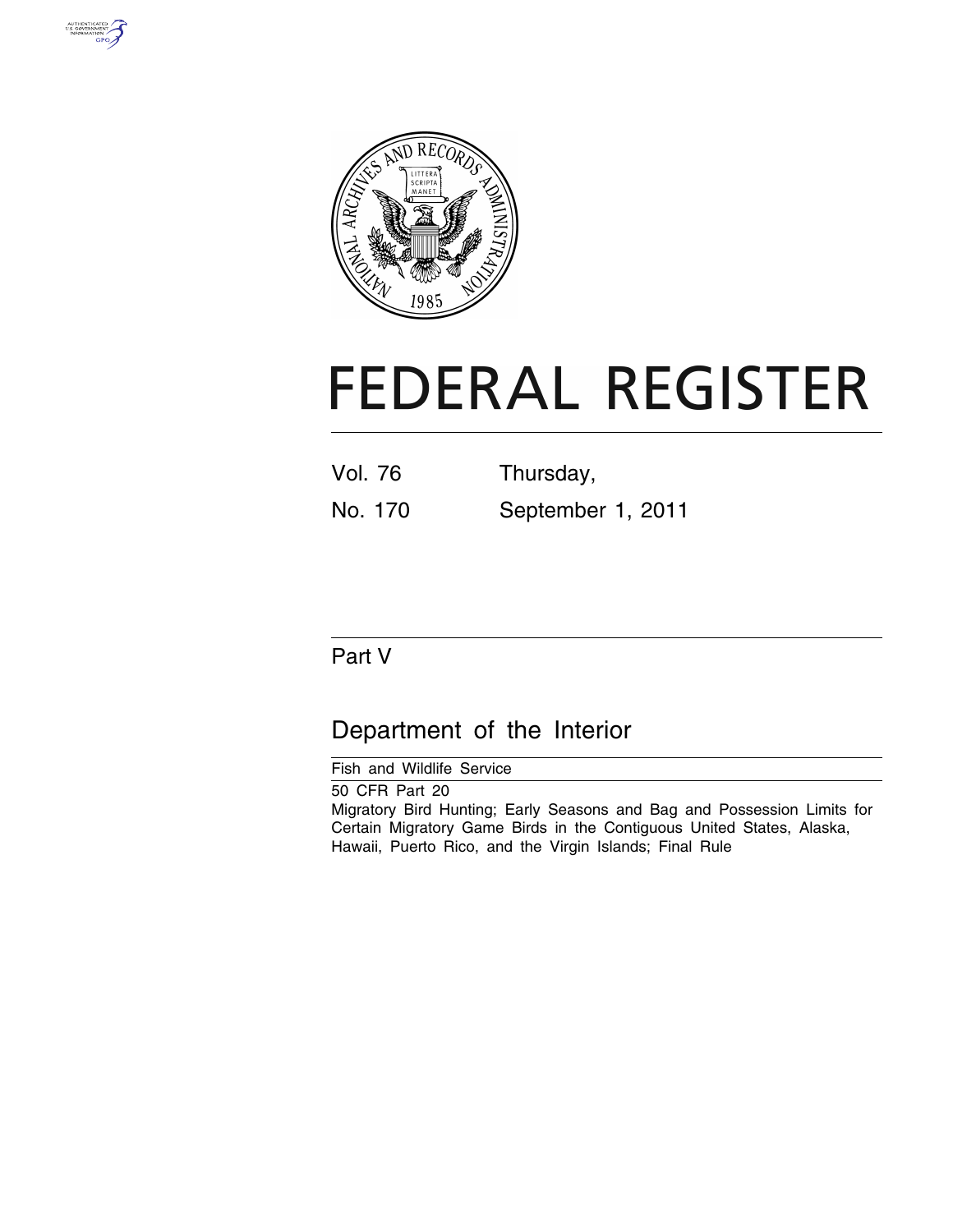# **DEPARTMENT OF THE INTERIOR**

# **Fish and Wildlife Service**

# **50 CFR Part 20**

**[Docket No. FWS–R9–MB–2011–0014; 91200–1231–9BPP–L2]** 

#### **RIN 1018–AX34**

# **Migratory Bird Hunting; Early Seasons and Bag and Possession Limits for Certain Migratory Game Birds in the Contiguous United States, Alaska, Hawaii, Puerto Rico, and the Virgin Islands**

**AGENCY:** Fish and Wildlife Service, Interior.

# **ACTION:** Final rule.

**SUMMARY:** This rule prescribes the hunting seasons, hours, areas, and daily bag and possession limits of mourning, white-winged, and white-tipped doves; band-tailed pigeons; rails; moorhens and gallinules; woodcock; common snipe; sandhill cranes; sea ducks; early (September) waterfowl seasons; migratory game birds in Alaska, Hawaii, Puerto Rico, and the Virgin Islands; and some extended falconry seasons. Taking of migratory birds is prohibited unless specifically provided for by annual regulations. This rule permits taking of designated species during the 2011–12 season.

**DATES:** This rule is effective on September 1, 2011.

**ADDRESSES:** You may inspect comments received on the migratory bird hunting regulations during normal business hours at the Service's office in room 4107, Arlington Square Building, 4501 N. Fairfax Drive, Arlington, VA. You may obtain copies of referenced reports from the street address above, or from the Division of Migratory Bird Management's Web site at *[http://www.](http://www.fws.gov/migratorybirds/) [fws.gov/migratorybirds/,](http://www.fws.gov/migratorybirds/)* or at *[http://](http://www.regulations.gov) [www.regulations.gov](http://www.regulations.gov)* at Docket No. FWS–R9–MB–2011–0014.

**FOR FURTHER INFORMATION CONTACT:** Ron W. Kokel, Division of Migratory Bird Management, U.S. Fish and Wildlife Service, (703) 358–1714.

# **SUPPLEMENTARY INFORMATION:**

#### **Regulations Schedule for 2011**

On April 8, 2011, we published in the **Federal Register** (76 FR 19876) a proposal to amend 50 CFR part 20. The proposal provided a background and overview of the migratory bird hunting regulations process, and addressed the establishment of seasons, limits, and other regulations for hunting migratory game birds under §§ 20.101 through

20.107, 20.109, and 20.110 of subpart K. Major steps in the 2011–12 regulatory cycle relating to open public meetings and **Federal Register** notifications were also identified in the April 8 proposed rule. Further, we explained that all sections of subsequent documents outlining hunting frameworks and guidelines were organized under numbered headings and that subsequent documents would refer only to numbered items requiring attention.

On June 22, 2011, we published in the **Federal Register** (76 FR 36508) a second document providing supplemental proposals for early- and late-season migratory bird hunting regulations. The June 22 supplement also provided information on the 2011–12 regulatory schedule and announced the Service Regulations Committee (SRC) and summer (July) Flyway Council meetings.

On June 22 and 23, 2011, we held open meetings with the Flyway Council Consultants where the participants reviewed information on the current status of migratory shore and upland game birds and developed recommendations for the 2011–12 regulations for these species plus regulations for migratory game birds in Alaska, Puerto Rico, and the Virgin Islands, special September waterfowl seasons in designated States, special sea duck seasons in the Atlantic Flyway, and extended falconry seasons. In addition, we reviewed and discussed preliminary information on the status of waterfowl as it relates to the development and selection of the regulatory packages for the 2011–12 regular waterfowl seasons.

On July 26, 2011, we published in the **Federal Register** (76 FR 44730) a third document specifically dealing with the proposed frameworks for early-season regulations. On August 30, 2011, we published in the **Federal Register** a final rule which contained final frameworks for early migratory bird hunting seasons from which wildlife conservation agency officials from the States, Puerto Rico, and the Virgin Islands selected early-season hunting dates, hours, areas, and limits.

On July 27–28, 2011, we held open meetings with the Flyway Council Consultants at which the participants reviewed the status of waterfowl and developed recommendations for the 2011–12 regulations for these species. Proposed hunting regulations were discussed for late seasons. We published proposed frameworks for the 2011–12 late-season migratory bird hunting regulations in an August 26, 2011 **Federal Register** (76 FR 53536).

The final rule described here is the sixth in the series of proposed, supplemental, and final rulemaking documents for migratory game bird hunting regulations and deals specifically with amending subpart K of 50 CFR part 20. It sets hunting seasons, hours, areas, and limits for mourning, white-winged, and white-tipped doves; band-tailed pigeons; rails; moorhens and gallinules; woodcock; common snipe; sandhill cranes; sea ducks; early (September) waterfowl seasons; mourning doves in Hawaii; migratory game birds in Alaska, Puerto Rico, and the Virgin Islands; youth waterfowl hunting day; and some extended falconry seasons.

# **National Environmental Policy Act (NEPA) Consideration**

NEPA considerations are covered by the programmatic document ''Final Supplemental Environmental Impact Statement: Issuance of Annual Regulations Permitting the Sport Hunting of Migratory Birds (FSES 88– 14),'' filed with the Environmental Protection Agency on June 9, 1988. We published a notice of availability in the **Federal Register** on June 16, 1988 (53 FR 22582). We published our Record of Decision on August 18, 1988 (53 FR 31341). In addition, an August 1985 environmental assessment entitled ''Guidelines for Migratory Bird Hunting Regulations on Federal Indian Reservations and Ceded Lands'' is available from the address indicated under the caption **ADDRESSES**.

In a notice published in the September 8, 2005, **Federal Register** (70 FR 53376), we announced our intent to develop a new Supplemental Environmental Impact Statement (SEIS) for the migratory bird hunting program. Public scoping meetings were held in the spring of 2006, as detailed in a March 9, 2006, **Federal Register** (71 FR 12216). We released the draft SEIS on July 9, 2010 (75 FR 39577). The draft SEIS is available either by writing to the address indicated under **ADDRESSES** or by viewing our Web site at *[http://www.](http://www.fws.gov/migratorybirds) [fws.gov/migratorybirds.](http://www.fws.gov/migratorybirds)* 

# **Endangered Species Act Consideration**

Section 7 of the Endangered Species Act, as amended (16 U.S.C. 1531–1543; 87 Stat. 884), provides that, ''The Secretary shall review other programs administered by him and utilize such programs in furtherance of the purposes of this Act'' (and) shall ''insure that any action authorized, funded, or carried out \* \* \* is not likely to jeopardize the continued existence of any endangered species or threatened species or result in the destruction or adverse modification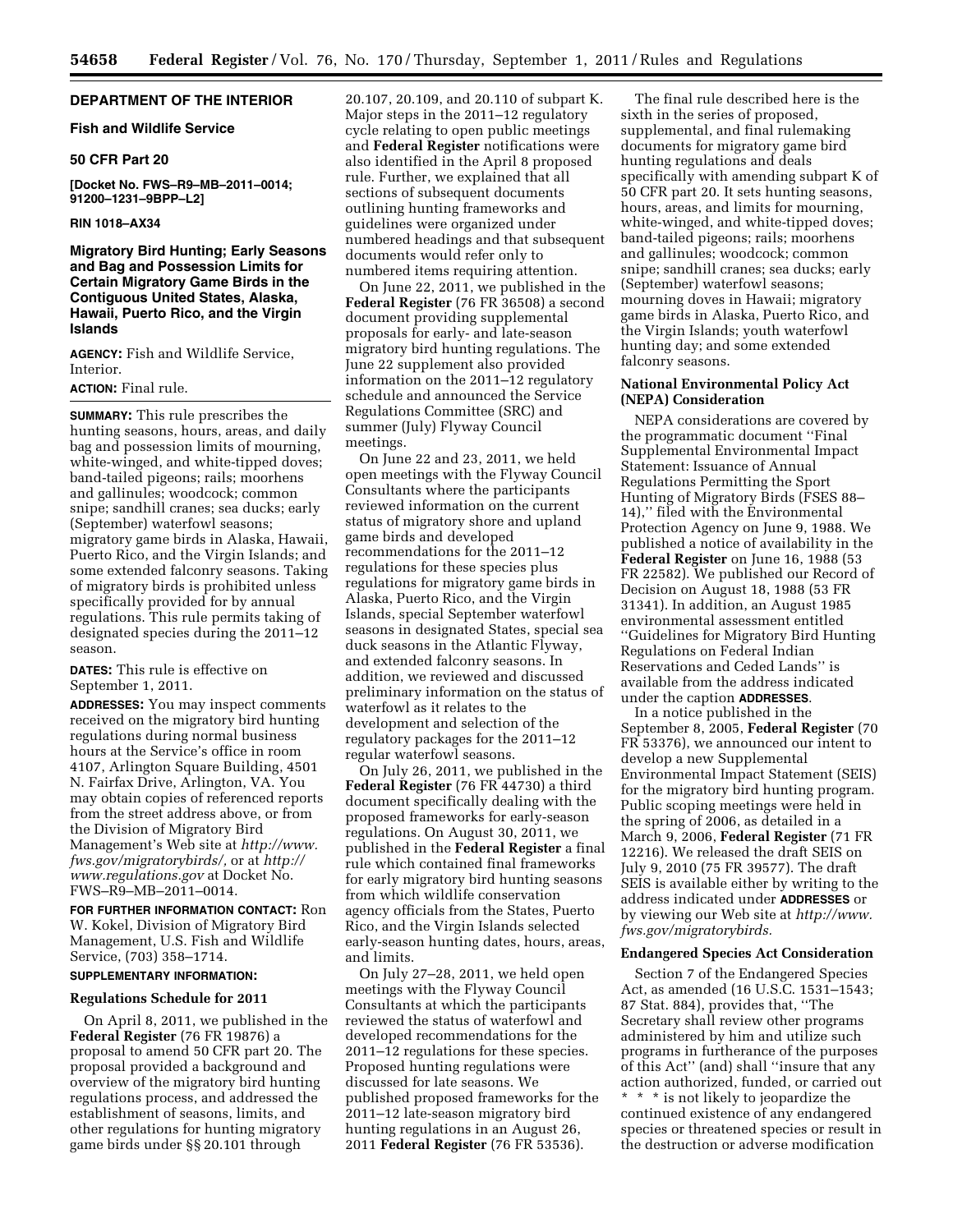of [critical] habitat. \* \* \*.'' Consequently, we conducted formal consultations to ensure that actions resulting from these regulations would not likely jeopardize the continued existence of endangered or threatened species or result in the destruction or adverse modification of their critical habitat. Findings from these consultations are included in a biological opinion, which concluded that the regulations are not likely to jeopardize the continued existence of any endangered or threatened species. Additionally, these findings may have caused modification of some regulatory measures previously proposed, and the final frameworks reflect any such modifications. Our biological opinions resulting from this section 7 consultation are public documents available for public inspection at the address indicated under **ADDRESSES**.

# **Executive Order 12866**

The Office of Management and Budget has determined that this rule is significant and has reviewed this rule under Executive Order 12866. OMB bases its determination of regulatory significance upon the following four criteria:

(a) Whether the rule will have an annual effect of \$100 million or more on the economy or adversely affect an economic sector, productivity, jobs, the environment, or other units of the government.

(b) Whether the rule will create inconsistencies with other Federal agencies' actions.

(c) Whether the rule will materially affect entitlements, grants, user fees, loan programs, or the rights and obligations of their recipients.

(d) Whether the rule raises novel legal or policy issues.

An economic analysis was prepared for the 2008–09 season. This analysis was based on data from the 2006 National Hunting and Fishing Survey, the most recent year for which data are available (see discussion in Regulatory Flexibility Act section below). This analysis estimated consumer surplus for three alternatives for duck hunting (estimates for other species are not quantified due to lack of data). The alternatives are (1) Issue restrictive regulations allowing fewer days than those issued during the 2007–08 season, (2) Issue moderate regulations allowing more days than those in alternative 1, and (3) Issue liberal regulations identical to the regulations in the 2007– 08 season.

For the 2008–09 season, we chose alternative 3, with an estimated consumer surplus across all flyways of

\$205–\$270 million. We also chose alternative 3 for the 2009–10 and the 2010–11 seasons. At this time, we are proposing no changes to the season frameworks for the 2011–12 season, and as such, we will again consider these three alternatives. However, final frameworks for waterfowl will be dependent on population status information available later this year. For these reasons, we have not conducted a new economic analysis, but the 2008–09 analysis is part of the record for this rule and is available at *[http://www.fws.gov/](http://www.fws.gov/migratorybirds/NewReportsPublications/SpecialTopics/SpecialTopics.html#HuntingRegs) [migratorybirds/NewReports](http://www.fws.gov/migratorybirds/NewReportsPublications/SpecialTopics/SpecialTopics.html#HuntingRegs) [Publications/SpecialTopics/Special](http://www.fws.gov/migratorybirds/NewReportsPublications/SpecialTopics/SpecialTopics.html#HuntingRegs) [Topics.html#HuntingRegs](http://www.fws.gov/migratorybirds/NewReportsPublications/SpecialTopics/SpecialTopics.html#HuntingRegs)* or at *[http://](http://www.regulations.gov) [www.regulations.gov](http://www.regulations.gov)* at Docket No. FWS–R9–MB–2011–0014.

#### **Regulatory Flexibility Act**

The annual migratory bird hunting regulations have a significant economic impact on substantial numbers of small entities under the Regulatory Flexibility Act (5 U.S.C. 601 *et seq.*). We analyzed the economic impacts of the annual hunting regulations on small business entities in detail as part of the 1981 costbenefit analysis. This analysis was revised annually from 1990–95. In 1995, the Service issued a Small Entity Flexibility Analysis (Analysis), which was subsequently updated in 1996, 1998, 2004, and 2008. The primary source of information about hunter expenditures for migratory game bird hunting is the National Hunting and Fishing Survey, which is conducted at 5-year intervals. The 2008 Analysis was based on the 2006 National Hunting and Fishing Survey and the U.S. Department of Commerce's County Business Patterns, from which it was estimated that migratory bird hunters would spend approximately \$1.2 billion at small businesses in 2008.

Copies of the Analysis are available upon request from the Division of Migratory Bird Management (see **ADDRESSES**) or from our Web site at *[http://www.fws.gov/migratorybirds/New](http://www.fws.gov/migratorybirds/NewReportsPublications/SpecialTopics/SpecialTopics.html#HuntingRegs) [ReportsPublications/SpecialTopics/](http://www.fws.gov/migratorybirds/NewReportsPublications/SpecialTopics/SpecialTopics.html#HuntingRegs) [SpecialTopics.html#HuntingRegs](http://www.fws.gov/migratorybirds/NewReportsPublications/SpecialTopics/SpecialTopics.html#HuntingRegs)* or at *<http://www.regulations.gov>* at Docket No. FWS–R9–MB–2011–0014.

# **Small Business Regulatory Enforcement Fairness Act**

This rule is a major rule under 5 U.S.C. 804(2), the Small Business Regulatory Enforcement Fairness Act. For the reasons outlined above, this rule would have an annual effect on the economy of \$100 million or more. However, because this rule would establish hunting seasons, we do not plan to defer the effective date under the exemption contained in 5 U.S.C. 808(1).

## **Paperwork Reduction Act**

We examined these regulations under the Paperwork Reduction Act of 1995 (44 U.S.C. 3501 *et seq.*). The various recordkeeping and reporting requirements imposed under regulations established in 50 CFR part 20, subpart K, are utilized in the formulation of migratory game bird hunting regulations. Specifically, OMB has approved the information collection requirements of our Migratory Bird Surveys and assigned control number 1018–0023 (expires 4/30/2014). This information is used to provide a sampling frame for voluntary national surveys to improve our harvest estimates for all migratory game birds in order to better manage these populations. OMB has also approved the information collection requirements of the Alaska Subsistence Household Survey, an associated voluntary annual household survey used to determine levels of subsistence take in Alaska, and assigned control number 1018–0124 (expires 4/30/2013).

A Federal agency may not conduct or sponsor and a person is not required to respond to a collection of information unless it displays a currently valid OMB control number.

# **Unfunded Mandates Reform Act**

We have determined and certify, in compliance with the requirements of the Unfunded Mandates Reform Act, 2 U.S.C. 1502 *et seq.,* that this rulemaking would not impose a cost of \$100 million or more in any given year on local or State government or private entities. Therefore, this rule is not a ''significant regulatory action'' under the Unfunded Mandates Reform Act.

# **Civil Justice Reform—Executive Order 12988**

The Department, in promulgating this rule, has determined that this rule will not unduly burden the judicial system and that it meets the requirements of sections 3(a) and 3(b)(2) of Executive Order 12988.

#### **Takings Implication Assessment**

In accordance with Executive Order 12630, this rule, authorized by the Migratory Bird Treaty Act, does not have significant takings implications and does not affect any constitutionally protected property rights. This rule would not result in the physical occupancy of property, the physical invasion of property, or the regulatory taking of any property. In fact, these rules would allow hunters to exercise otherwise unavailable privileges and, therefore, reduce restrictions on the use of private and public property.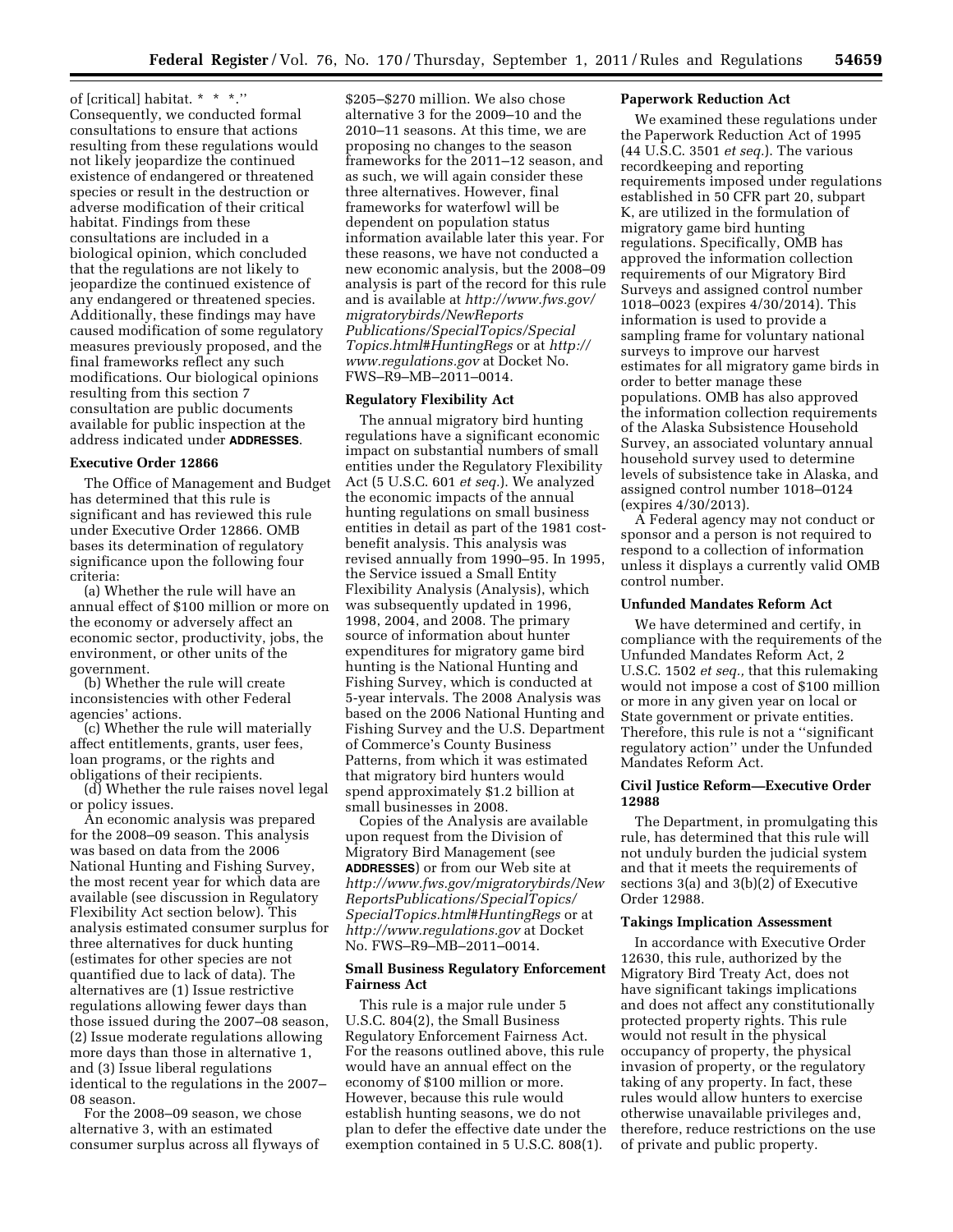## **Energy Effects—Executive Order 13211**

Executive Order 13211 requires agencies to prepare Statements of Energy Effects when undertaking certain actions. While this rule is a significant regulatory action under Executive Order 12866, it is not expected to adversely affect energy supplies, distribution, or use. Therefore, this action is not a significant energy action and no Statement of Energy Effects is required.

# **Government-to-Government Relationship With Tribes**

In accordance with the President's memorandum of April 29, 1994, ''Government-to-Government Relations with Native American Tribal Governments'' (59 FR 22951), Executive Order 13175, and 512 DM 2, we have evaluated possible effects on Federallyrecognized Indian tribes and have determined that there are no effects on Indian trust resources. However, in the April 8 **Federal Register**, we solicited proposals for special migratory bird hunting regulations for certain Tribes on Federal Indian reservations, offreservation trust lands, and ceded lands for the 2011–12 migratory bird hunting season. The resulting proposals were contained in a separate August 8, 2011, proposed rule (76 FR 48694). By virtue of these actions, we have consulted with Tribes affected by this rule.

#### **Federalism Effects**

Due to the migratory nature of certain species of birds, the Federal Government has been given responsibility over these species by the Migratory Bird Treaty Act. We annually prescribe frameworks from which the States make selections regarding the hunting of migratory birds, and we employ guidelines to establish special regulations on Federal Indian reservations and ceded lands. This process preserves the ability of the States and tribes to determine which seasons meet their individual needs. Any State or Indian tribe may be more restrictive than the Federal frameworks at any time. The frameworks are developed in a cooperative process with the States and the Flyway Councils. This process allows States to participate in the development of frameworks from which they will make selections, thereby having an influence on their own regulations. These rules do not have a substantial direct effect on fiscal capacity, change the roles or responsibilities of Federal or State governments, or intrude on State policy or administration. Therefore, in accordance with Executive Order 13132, these regulations do not have significant federalism effects and do not have sufficient federalism implications to warrant the preparation of a federalism summary impact assessment.

#### **Regulations Promulgation**

The rulemaking process for migratory game bird hunting must, by its nature, operate under severe time constraints. However, we intend that the public be given the greatest possible opportunity to comment. Thus, when the preliminary proposed rulemaking was published, we established what we believed were the longest periods possible for public comment. In doing this, we recognized that when the comment period closed, time would be of the essence. That is, if there were a delay in the effective date of these regulations after this final rulemaking, States would have insufficient time to select season dates and limits; to communicate those selections to us; and to establish and publicize the necessary regulations and procedures to implement their decisions. We find that ''good cause'' exists, within the terms of 5 U.S.C. 553(d)(3) of the Administrative Procedure Act, and therefore, under authority of the Migratory Bird Treaty Act (July 3, 1918), as amended (16 U.S.C. 703–711), these regulations will take effect less than 30 days after publication. Accordingly, with each conservation agency having had an opportunity to participate in selecting the hunting seasons desired for its State or Territory on those species of migratory birds for which open seasons are now prescribed, and consideration having been given to all other relevant

matters presented, certain sections of title 50, chapter I, subchapter B, part 20, subpart K, are hereby amended as set forth below.

# **List of Subjects in 50 CFR Part 20**

Exports, Hunting, Imports, Reporting and recordkeeping requirements, Transportation, Wildlife.

Dated: August 26, 2011.

#### **Eileen Sobeck,**

*Acting Assistant Secretary for Fish and Wildlife and Parks.* 

For the reasons set out in the preamble, title 50, chapter I, subchapter B, part 20, subpart K of the Code of Federal Regulations is amended as follows:

# **PART 20—[AMENDED]**

■ 1. The authority citation for part 20 continues to read as follows:

**Authority:** Migratory Bird Treaty Act, 40 Stat. 755, 16 U.S.C. 703–712; Fish and Wildlife Act of 1956, 16 U.S.C. 742 a–j, Public Law 106–108, 113 Stat. 1491, Note Following 16 U.S.C. 703.

**Note:** The following annual hunting regulations provided for by §§ 20.101 through 20.106 and 20.109 of 50 CFR part 20 will not appear in the Code of Federal Regulations because of their seasonal nature.

■ 2. Section 20.101 is revised to read as follows:

# **§ 20.101 Seasons, limits, and shooting hours for Puerto Rico and the Virgin Islands.**

Subject to the applicable provisions of the preceding sections of this part, areas open to hunting, respective open seasons (dates inclusive), shooting and hawking hours, and daily bag and possession limits for the species designated in this section are prescribed as follows:

Shooting and hawking hours are onehalf hour before sunrise until sunset.

CHECK COMMONWEALTH REGULATIONS FOR AREA DESCRIPTIONS AND ANY ADDITIONAL RESTRICTIONS.

#### **(a) Puerto Rico**

|                                             | Season dates | imits |            |
|---------------------------------------------|--------------|-------|------------|
|                                             |              | Bag   | Possession |
| Doves and Pigeons                           |              |       |            |
| Zenaida, white-winged, and mourning doves 1 |              | 20    | 20         |
|                                             |              |       | 5          |
|                                             |              |       | 12         |
|                                             |              |       | 12         |
|                                             |              |       | 12         |
|                                             |              |       | 12         |
|                                             |              |       | 16         |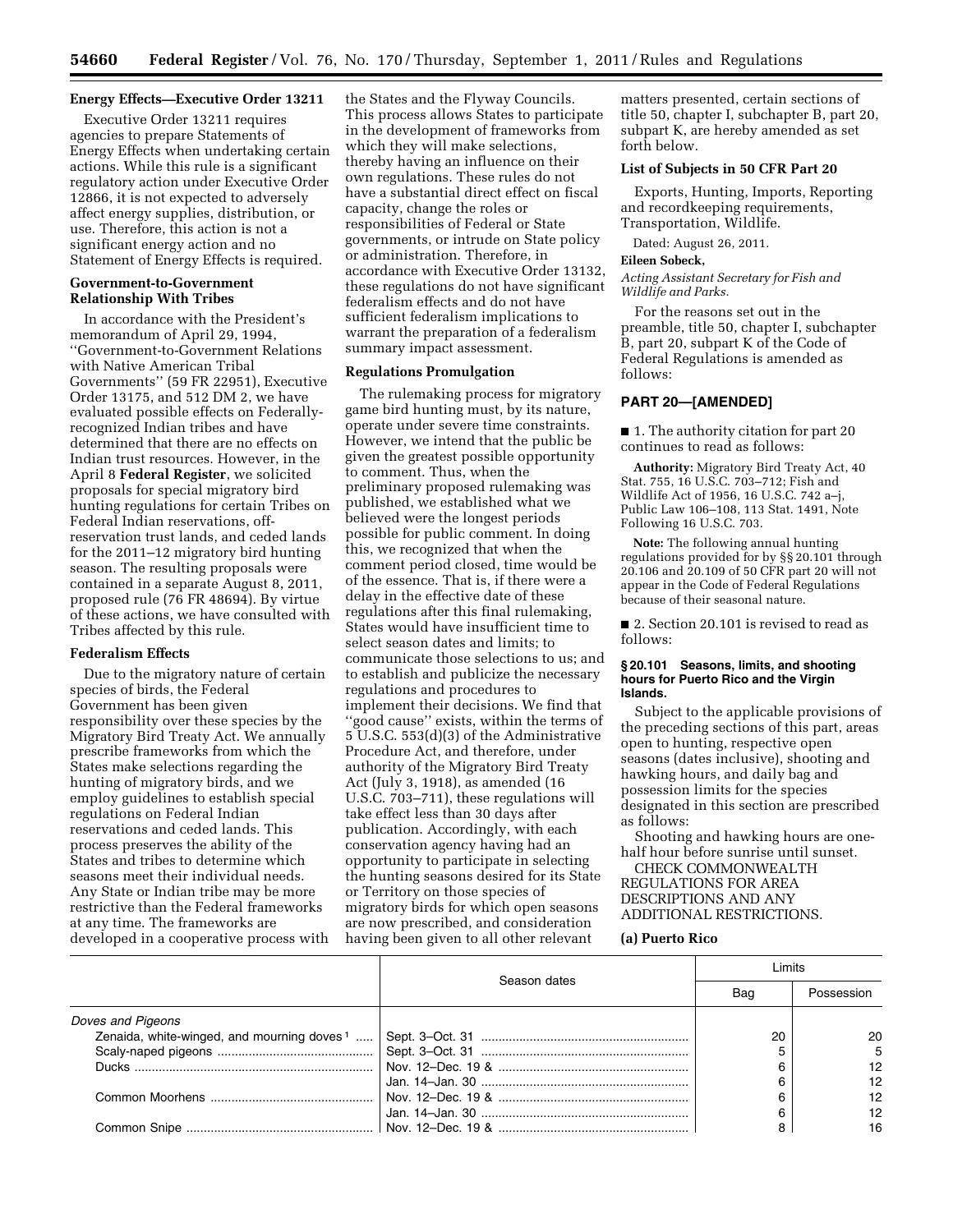|              | Limits |            |  |
|--------------|--------|------------|--|
| Season dates | Bag    | Possession |  |
|              |        | 16         |  |

1 Not more than 10 Zenaida and 3 mourning doves in the aggregate.

*Restrictions:* In Puerto Rico, the season is closed on the ruddy duck, white-cheeked pintail, West Indian whistling duck, fulvous whistling duck, masked duck, purple gallinule, American coot, Caribbean coot, whitecrowned pigeon, and plain pigeon.

*Closed Areas:* Closed areas are described in the July 26, 2011, **Federal Register** (76 FR 44730).

# **(b) Virgin Islands**

|       | Season dates | Limits |            |  |
|-------|--------------|--------|------------|--|
|       |              | Bag    | Possession |  |
| Ducks | CLOSED.      |        | 10         |  |

*Restrictions:* In the Virgin Islands, the seasons are closed for ground or quail doves, pigeons, ruddy duck, whitecheeked pintail, West Indian whistling duck, fulvous whistling duck, masked duck, and purple gallinule.

*Closed Areas:* Ruth Cay, just south of St. Croix, is closed to the hunting of migratory game birds. All Offshore Cays under jurisdiction of the Virgin Islands Government are closed to the hunting of migratory game birds.

■ 3. Section 20.102 is revised to read as follows:

# **§ 20.102 Seasons, limits, and shooting hours for Alaska.**

Subject to the applicable provisions of the preceding sections of this part, areas open to hunting, respective open seasons (dates inclusive), shooting and hawking hours, and daily bag and possession limits for the species designated in this section are prescribed as follows:

Shooting and hawking hours are onehalf hour before sunrise until sunset. Area descriptions were published in the

#### DAILY BAG AND POSSESSION LIMITS

July 26, 2011, **Federal Register** (76 FR 44730).

CHECK STATE REGULATIONS FOR AREA DESCRIPTIONS AND ANY ADDITIONAL RESTRICTIONS.

| Area seasons               | Dates           |
|----------------------------|-----------------|
| lands Zone.<br>Kodiak Zone | Oct. 8-Jan. 22. |

| (1)       | (2)(3)(4) |         | (2)(3)  | Common<br>snipe | cranes<br>(5)                                                                                                                                                                                                                       |
|-----------|-----------|---------|---------|-----------------|-------------------------------------------------------------------------------------------------------------------------------------------------------------------------------------------------------------------------------------|
| $10 - 30$ | 4–8       | 4–8     | $2 - 4$ | $8 - 16$        | $3 - 6$                                                                                                                                                                                                                             |
| $8 - 24$  | $4 - 8$   | $4 - 8$ | $2 - 4$ | $8 - 16$        | $2 - 4$                                                                                                                                                                                                                             |
| $7 - 21$  | $4 - 8$   | 4–8     | $2 - 4$ | $8 - 16$        | $2 - 4$                                                                                                                                                                                                                             |
| $7 - 21$  | 4–8       | 4–8     | $2 - 4$ | $8 - 16$        | $2 - 4$                                                                                                                                                                                                                             |
| $7 - 21$  | 4–8       | 4–8     | $2 - 4$ | $8 - 16$        | $2 - 4$                                                                                                                                                                                                                             |
|           |           |         |         |                 | $\overline{a}$ , and the state that the state of the state of the state of the state of the state of the state of the state of the state of the state of the state of the state of the state of the state of the state of the state |

(1) The basic duck bag limits may include no more than 1 canvasback daily, 3 in possession, and may not include sea ducks. In addition to the basic duck limits, sea duck limits of 10 daily, 20 in possession, singly or in the aggregate, including no more than 6 each of either harlequin<br>or long-tailed ducks, are allowed. Special sea duck limits will be availab take no more than a possession limit of 20 per season, including no more than 4 each of harlequin and long-tailed ducks, black, surf, and whitewinged scoters, and king and common eiders. In Unit 15C, Kachemak Bay east of a line from Point Pogibshi to Anchor Point, the special sea duck daily bag limit for residents and nonresidents is 2 per day, 4 in possession, for harlequin and long-tailed ducks, and 1 per day, 2 in possession, for eiders (king and common collectively). Sea ducks include scoters, common and king eiders, harlequin ducks, long-tailed ducks, and common and red-breasted mergansers. The season for Steller's and spectacled eiders is closed.

(2) Dark geese include Canada and white-fronted geese. Light geese include snow geese and Ross' geese. Separate limits apply to brant. The season for emperor geese is closed Statewide.

(3) In Units 5 and 6, the taking of Canada geese is only permitted from September 28 through December 16. In the Middleton Island portion of Unit 6, the taking of Canada geese is by special permit only, with a maximum of 10 permits for the season and a daily bag and possession limit of 1. The season shall close if incidental harvest includes 5 dusky Canada geese. In Unit 6–C and on Hinchinbrook and Hawkins Islands in Unit 6–D, a special, permit-only Canada goose season may be offered. Hunters must have all harvested geese checked and classified to subspecies. The daily bag limit is 4 daily and 8 in possession. The Canada goose season will close in all of the permit areas if the total dusky goose harvest reaches 40.

(4) In Units 9, 10, 17, and 18, dark goose limits are 6 per day, 12 in possession.

(5) In Unit 17, the daily bag limit for sandhill cranes is 2 and the possession limit is 4.

*Falconry:* The total combined bag and possession limit for migratory game birds taken with the use of a falcon under a falconry permit is 3 per day, 6 in possession, and may not exceed a

more restrictive limit for any species listed in this subsection.

*Special Tundra Swan Season:* In Units 17, 18, 22, and 23, there will be a tundra swan season from September 1 through October 31 with a season limit of 3 tundra swans per hunter. This season is by registration permit only; hunters will be issued 1 permit allowing the take of up to 3 tundra swans.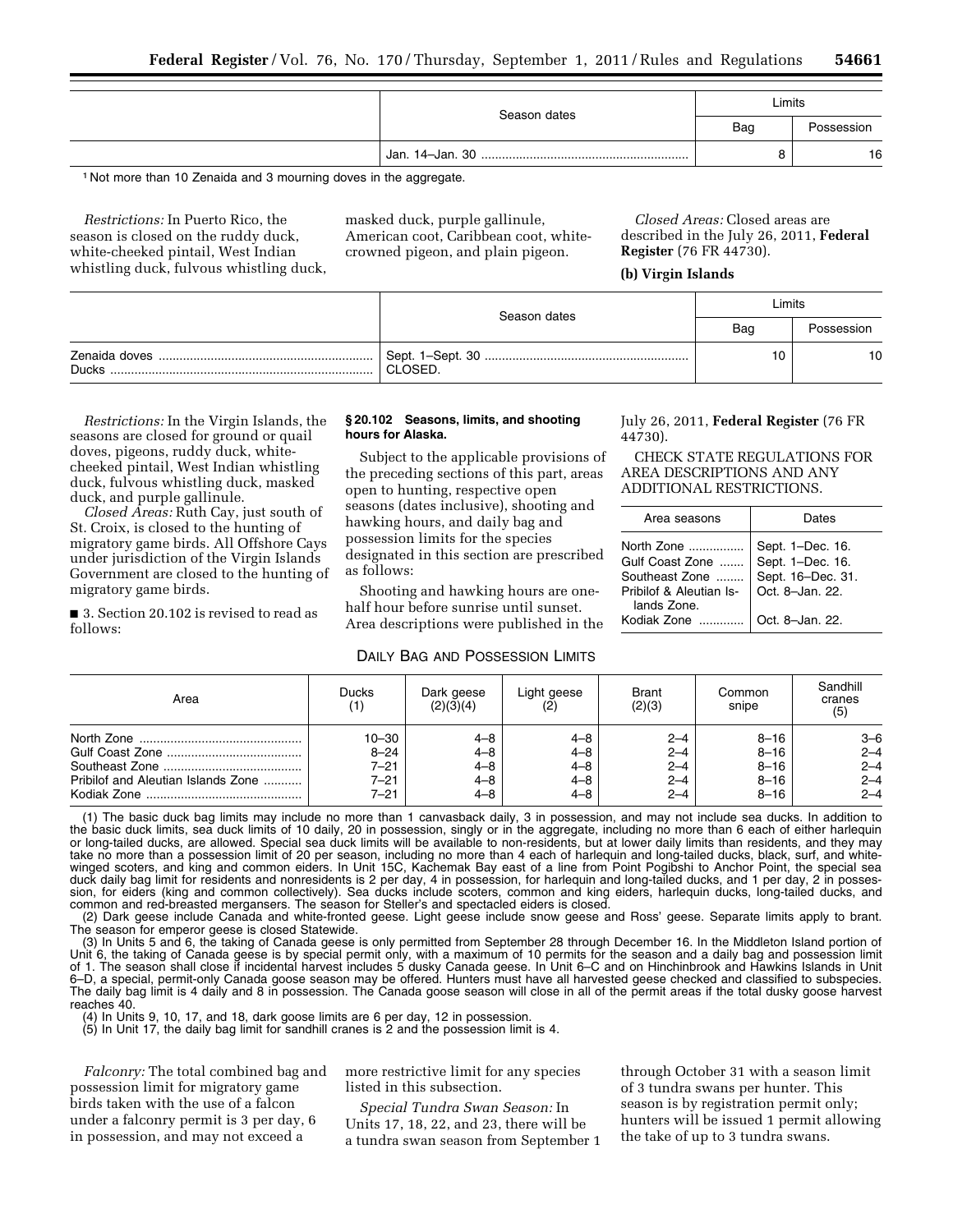Hunters will be required to file a harvest report after the season is completed. Up to 500 permits may be issued in Unit 18, 300 permits each in Units 22 and 23, and 200 permits in Unit 17.

Ξ

■ 4. Section 20.103 is revised to read as follows:

# **§ 20.103 Seasons, limits, and shooting hours for doves and pigeons.**

Subject to the applicable provisions of the preceding sections of this part, areas

open to hunting, respective open seasons (dates inclusive), shooting and hawking hours, and daily bag and possession limits for the species designated in this section are prescribed as follows:

Shooting and hawking hours are onehalf hour before sunrise until sunset except as otherwise noted. Area descriptions were published in the July 26, 2011, **Federal Register** (76 FR 44730).

Τ

CHECK STATE REGULATIONS FOR AREA DESCRIPTIONS AND ANY ADDITIONAL RESTRICTIONS.

# **Doves**

**Note:** Unless noted, the seasons listed below are for mourning and white-winged doves in the aggregate.

Τ

|             |                                |                    |     | Limits |
|-------------|--------------------------------|--------------------|-----|--------|
|             |                                | Season dates       | Bag | Poss.  |
|             | <b>EASTERN MANAGEMENT UNIT</b> |                    |     |        |
| Alabama     |                                |                    |     |        |
| North Zone  |                                |                    | 15  | 15     |
|             |                                |                    | 15  | 15     |
|             |                                |                    | 15  | 15     |
|             |                                | Dec. 10-Jan. 3     | 15  | 15     |
|             |                                |                    |     | 15     |
|             | 12 noon to sunset              |                    | 15  |        |
|             |                                |                    | 15  | 15     |
|             |                                | Nov. 24-Nov. 27 &  | 15  | 15     |
|             |                                |                    | 15  | 15     |
|             |                                |                    | 15  | 30     |
|             |                                |                    | 15  | 30     |
|             |                                | Dec. 22-Jan. 14    | 15  | 30     |
|             |                                |                    | 15  | 30     |
|             |                                |                    | 15  | 30     |
|             |                                |                    | 15  | 30     |
|             |                                |                    | 15  | 30     |
|             |                                |                    | 15  | 30     |
|             | sunrise to sunset              |                    | 15  | 30     |
|             |                                |                    | 15  | 30     |
|             |                                |                    |     |        |
|             |                                |                    | 15  | 30     |
|             |                                |                    | 15  | 30     |
|             |                                | Sept. 1–Oct. 16 &  | 15  | 30     |
|             |                                |                    | 15  | 30     |
|             |                                |                    | 15  | 30     |
|             |                                |                    | 15  | 30     |
|             | sunrise to sunset              |                    | 15  | 30     |
|             |                                |                    | 15  | 30     |
| Louisiana   |                                |                    |     |        |
|             |                                |                    | 15  | 30     |
|             |                                | Sept. 4-Sept. 18 & | 15  | 30     |
|             |                                |                    | 15  | 30     |
|             |                                |                    | 15  | 30     |
|             |                                |                    | 15  | 30     |
|             |                                |                    | 15  | 30     |
|             |                                |                    | 15  | 30     |
|             |                                |                    | 15  | 30     |
|             | 12 noon to sunset              |                    | 15  | 30     |
|             |                                | Nov. 12-Nov. 25 &  | 15  | 30     |
|             |                                |                    | 15  | 30     |
|             |                                |                    |     |        |
| Mississippi |                                |                    |     |        |
|             |                                | Sept. 3–Sept. 25 & | 15  | 30     |
|             |                                |                    | 15  | 30     |
|             |                                |                    | 15  | 30     |
|             |                                | Sept. 3-Sept. 11 & | 15  | 30     |
|             |                                |                    | 15  | 30     |
|             |                                | Dec. 12-Jan. 15    | 15  | 30     |
|             |                                |                    | 15  | 30     |
|             |                                |                    | 15  | 30     |
|             |                                | Nov. 21-Nov. 26 &  | 15  | 30     |
|             |                                | Dec. 17-Jan. 13    | 15  | 30     |
|             |                                | Sept. 1-Oct. 23 &  | 15  | 30     |
|             |                                |                    | 15  | 30     |
|             |                                |                    | 15  | 30     |
|             | 12 noon to sunset              |                    |     |        |
|             |                                |                    | 15  | 30     |
|             |                                |                    | 15  | 30     |
|             |                                |                    | 12  | 24     |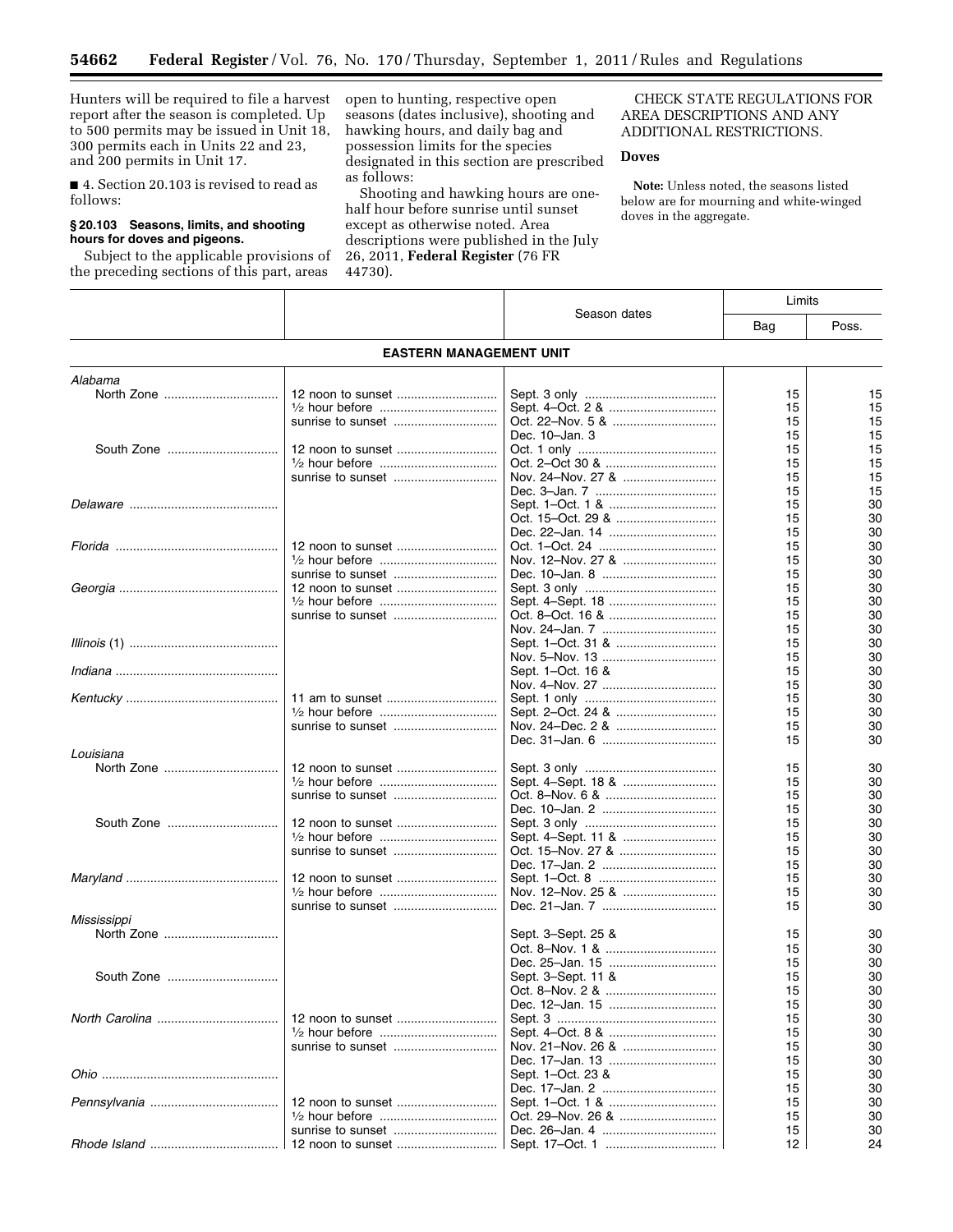▀

|                             |                                |                    | Limits   |          |  |
|-----------------------------|--------------------------------|--------------------|----------|----------|--|
|                             |                                | Season dates       | Bag      | Poss.    |  |
|                             |                                |                    | 12       | 24       |  |
|                             | sunrise to sunset              |                    | 12       | 24       |  |
|                             |                                |                    | 15       | 30       |  |
|                             |                                |                    | 15       | 30       |  |
|                             | sunrise to sunset              |                    | 15       | 30       |  |
|                             |                                | Dec. 21-Jan. 15    | 15       | 30       |  |
|                             | 12 noon to sunset              |                    | 15       | 30<br>30 |  |
|                             |                                |                    | 15<br>15 | 30       |  |
|                             |                                |                    | 15       | 30       |  |
|                             |                                |                    | 15       | 30       |  |
|                             |                                |                    | 15       | 30       |  |
|                             | sunrise to sunset              |                    | 15       | 30       |  |
|                             |                                |                    | 15       | 30       |  |
|                             |                                |                    | 15       | 30       |  |
|                             |                                |                    | 15       | 30       |  |
|                             |                                |                    | 15       | 30       |  |
|                             |                                |                    | 15       | 30       |  |
|                             |                                |                    | 15       | 30       |  |
|                             | <b>CENTRAL MANAGEMENT UNIT</b> |                    |          |          |  |
|                             |                                |                    |          |          |  |
|                             |                                |                    | 15       | 30       |  |
|                             |                                |                    | 15       | 30       |  |
|                             |                                |                    | 15       | 30       |  |
|                             |                                |                    | 15       | 30       |  |
|                             |                                |                    | 15       | 30       |  |
|                             |                                |                    | 15       | 30       |  |
|                             |                                |                    | 15       | 30       |  |
|                             |                                |                    | 15       | 30       |  |
|                             |                                |                    | 15       | 30       |  |
|                             |                                |                    | 15       | 30       |  |
| <b>New Mexico</b>           |                                |                    |          |          |  |
|                             |                                |                    | 15       | 30       |  |
|                             |                                |                    | 15       | 30       |  |
|                             |                                |                    | 15       | 30       |  |
|                             |                                |                    | 15       | 30       |  |
|                             |                                | Sept. 1-Oct. 31 &  | 15       | 30       |  |
|                             |                                |                    | 15       | 30       |  |
|                             |                                |                    | 15       | 30       |  |
| Texas (2)                   |                                |                    |          |          |  |
|                             |                                | Sept. 1-Oct. 23 &  | 15       | 30       |  |
| Central Zone                |                                |                    | 15<br>15 | 30<br>30 |  |
|                             |                                | Sept. 1-Oct. 23 &  | 15       | 30       |  |
| South Zone                  |                                | Sept. 23-Oct. 30 & | 15       | 30       |  |
|                             |                                |                    | 15       | 30       |  |
|                             | (Special Season)               |                    | 15       | 30       |  |
|                             |                                |                    | 15       | 30       |  |
| Remainder of the South Zone |                                | Sept. 23-Oct. 30 & | 15       | 30       |  |
|                             |                                |                    | 15       | 30       |  |
|                             |                                |                    | 15       | 30       |  |
|                             | <b>WESTERN MANAGEMENT UNIT</b> |                    |          |          |  |
|                             |                                |                    |          |          |  |
|                             |                                | Sept. 1–Sept. 15 & | 10       | 20       |  |
|                             |                                |                    | 10       | 20       |  |
|                             |                                | Sept. 1-Sept. 15 & | 10       | 20       |  |
|                             |                                |                    | 10       | 20       |  |
|                             |                                |                    | 10       | 20       |  |
|                             |                                |                    | 10       | 20       |  |
|                             |                                |                    | 10       | 20       |  |
|                             |                                |                    | 10       | 20       |  |
|                             |                                |                    | 10       | 20       |  |
|                             | <b>OTHER POPULATIONS</b>       |                    |          |          |  |
|                             |                                |                    |          |          |  |
|                             |                                | Nov. 5-Nov. 27 &   | 10       | 10       |  |
|                             |                                |                    | 10       | 10       |  |
|                             |                                |                    | 10       | 10       |  |

(1) In *Illinois,* shooting hours are sunrise to sunset.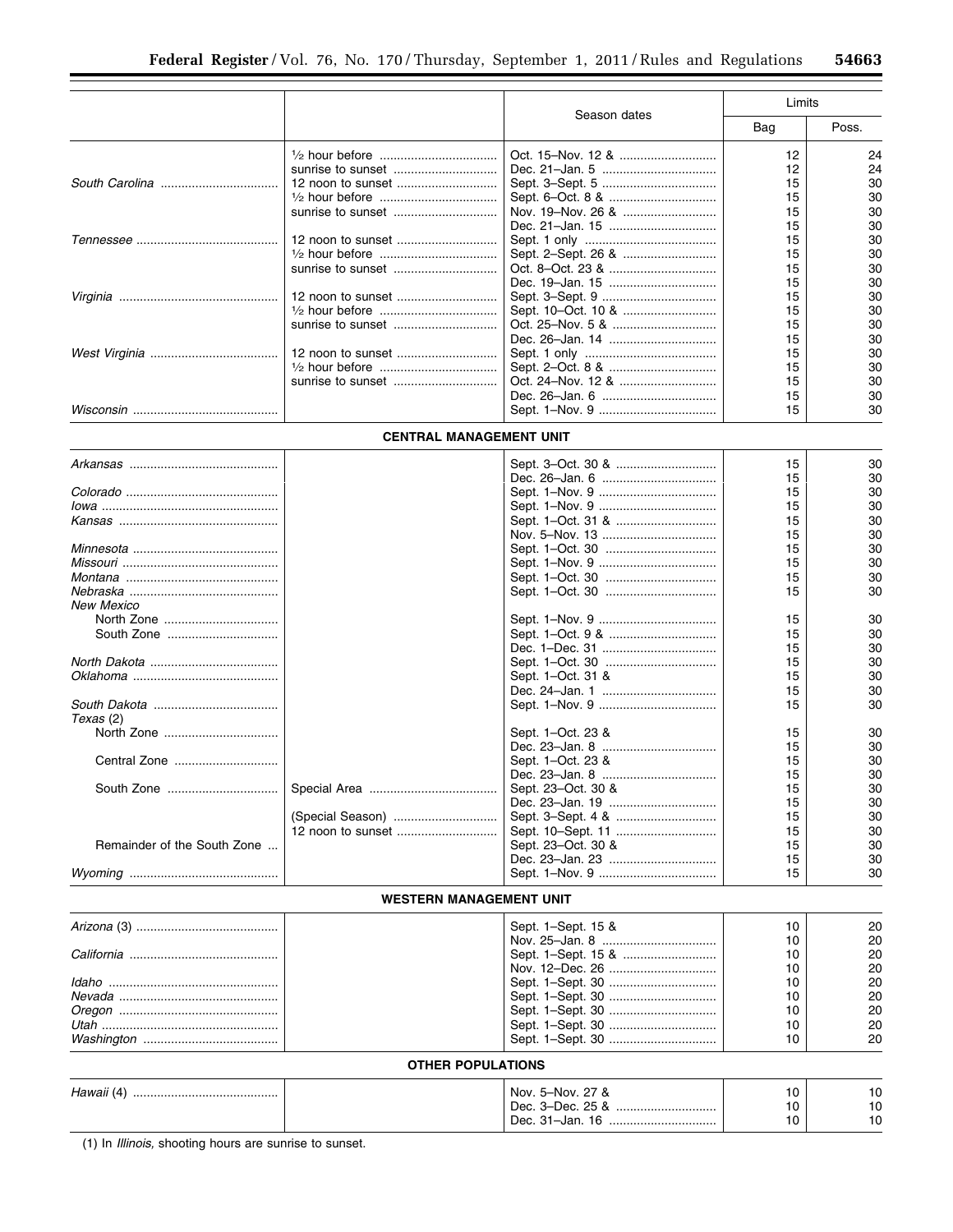(2) In *Texas,* the daily bag limit is either 15 mourning, white-winged, and white-tipped doves in the aggregate, of which no more than 2 may be white-tipped doves with a maximum 70-day season. Possession limits are twice the daily bag limit. During the special season in the Special White-winged Dove Area of the South Zone, the daily bag limit is 15 mourning, white-winged, and white-tipped doves in the aggregate, of which no more than 4 may be mourning doves and 2 may be white-tipped doves. Possession limits are twice the daily bag limit.

(3) In *Arizona,* during September 1 through 15, the daily bag limit is 10 mourning and white-winged doves in the aggregate, of which no more than 6 may be white-wing doves. During November 19 through January 2, the daily bag limit is 10 mourning doves. The possession limit is twice the daily bag limit.

(4) In *Hawaii,* the season is only open on the island of Hawaii. The daily bag and possession limits are 10 mourning doves, spotted doves and chestnut-bellied sandgrouse in the aggregate. Shooting hours are from one-half hour before sunrise through one-half hour after sunset. Hunting is permitted only on weekends and State holidays.

*(b) Band-tailed Pigeons.* 

|                |              | l imits |            |  |
|----------------|--------------|---------|------------|--|
|                | Season dates | Bag     | Possession |  |
|                |              |         | 10.        |  |
| California     |              |         |            |  |
|                |              |         |            |  |
|                |              |         |            |  |
|                |              |         | 10         |  |
| New Mexico (1) |              |         |            |  |
|                |              |         | 10         |  |
|                |              |         | 10         |  |
|                |              |         |            |  |
|                |              |         | 10         |  |
|                |              |         |            |  |

(1) In *New Mexico,* each band-tailed pigeon hunter must have a band-tailed pigeon hunting permit issued by the State.

(2) In *Utah,* each band-tailed pigeon hunter must have either a band-tailed pigeon hunting permit or a special bird permit stamp issued by the State.

■ 5. Section 20.104 is revised to read as follows:

# **§ 20.104 Seasons, limits, and shooting hours for rails, woodcock, and common snipe.**

Subject to the applicable provisions of the preceding sections of this part, areas open to hunting, respective open seasons (dates inclusive), shooting and

hawking hours, and daily bag and possession limits for the species designated in this section are prescribed as follows:

Shooting and hawking hours are onehalf hour before sunrise until sunset except as otherwise noted. Area descriptions were published in the July 26, 2011, **Federal Register** (76 FR 44730).

# CHECK STATE REGULATIONS FOR AREA DESCRIPTIONS AND ANY ADDITIONAL RESTRICTIONS.

**Note:** States with deferred seasons will select those seasons at the same time they select waterfowl seasons in August. Consult late-season regulations for further information.

|                                     | Sora and Virginia rails                | Clapper and King rails                 | Woodcock                              | Common Snipe                           |
|-------------------------------------|----------------------------------------|----------------------------------------|---------------------------------------|----------------------------------------|
| Daily bag limit<br>Possession limit | 25(1)<br>25(1)                         | 15(2)<br>30(2)                         | 3<br>6                                | 8<br>16                                |
| <b>ATLANTIC FLYWAY</b>              |                                        |                                        |                                       |                                        |
| Connecticut (3)                     | Sept. 1-Sept. 2 & Sept. 6-<br>Nov. 12. | Sept. 1-Sept. 2 & Sept. 6-<br>Nov. 12. | Oct. 27–Dec. 10                       | Oct. 27-Dec. 10.                       |
| Delaware                            | Sept. 2-Nov. 10                        | Sept. 2-Nov. 10                        | Nov. 21-Dec. 10 & Dec.<br>14-Jan. 7.  | Nov. 21-Dec. 10 & Dec.<br>14-Jan. 7.   |
| $Florida$                           | Sept. 1-Nov. 9                         | Sept. 1-Nov. 9                         | Dec. 18-Jan. 31                       | Nov. 1-Feb. 15.                        |
|                                     | Sept. 24-Oct. 31 & Nov.<br>8-Dec. 9.   | Sept. 24-Oct. 31 & Nov.<br>8-Dec. 9.   | Dec. 10-Jan. 23                       | Nov. 14-Feb. 28.                       |
|                                     | Sept. 1-Nov. 9                         | Closed                                 | Oct. 1-Oct. 29 & Oct. 31-<br>Nov. 15. | Sept. 1-Dec. 16.                       |
|                                     | Sept. 1-Nov. 9                         | Sept. 1-Nov. 9                         | Oct. 29-Nov. 25 & Jan.<br>12-Jan. 28. | Sept. 28-Nov. 25 & Dec.<br>12-Jan. 28. |
| Massachusetts (5)                   | Sept. 1-Nov. 9                         | Closed                                 | Deferred                              | Sept. 1-Dec. 16.                       |
| New Hampshire<br>New Jersey (6)     | Closed                                 | Closed                                 | Oct. 1-Nov. 14                        | Sept. 15-Nov. 14.                      |
| North Zone                          | Sept. 1-Nov. 9                         | Sept. 1-Nov. 9                         | Oct. 15-Nov. 19                       | Sept. 16-Dec. 31.                      |
| South Zone                          | Sept. 1-Nov. 9                         | Sept. 1-Nov. 9                         | Nov. 12-Dec. 3 & Dec.<br>17-Dec. 30.  | Sept. 16-Dec. 31.                      |
| New York (7)                        | Sept. 1-Nov. 9                         | Closed                                 | Oct. 1-Nov. 14                        | Sept. 1-Nov. 9.                        |
| North Carolina                      | Sept. 1-Nov. 9                         | Sept. 1-Nov. 9                         | Dec. 15-Jan. 28                       | Nov. 14-Feb. 28.                       |
| Pennsylvania (8)                    | Sept. 1-Nov. 9                         | Closed                                 | Oct. 15–Nov. 26                       | Oct. 15-Nov. 26.                       |
| Rhode Island (9)                    | Sept. 3-Nov. 11                        | Sept. 3-Nov. 11                        | Nov. 1-Nov. 30                        | Sept. 3-Nov. 11.                       |
| South Carolina                      | Sept. 26-Oct. 1 & Oct.<br>22-Dec. 24.  | Sept. 26-Oct. 1 & Oct.<br>22-Dec. 24.  | Nov. 19-Nov. 26 & Dec.<br>26-Jan. 31. | Nov. 14-Feb. 28.                       |
| Vermont                             | Closed                                 | Closed                                 | Oct. 1-Nov. 14                        | Oct. 1-Nov. 14.                        |
|                                     | Sept. 10-Oct. 1 & Oct. 3-              | Sept. 10-Oct. 1 & Oct. 3-              | Oct. 29-Nov. 12 & Dec.                | Oct. 6-Oct. 10 & Oct. 22-              |
|                                     | Nov. 19.                               | Nov. 19.                               | 16–Jan. 14.                           | Jan. 31.                               |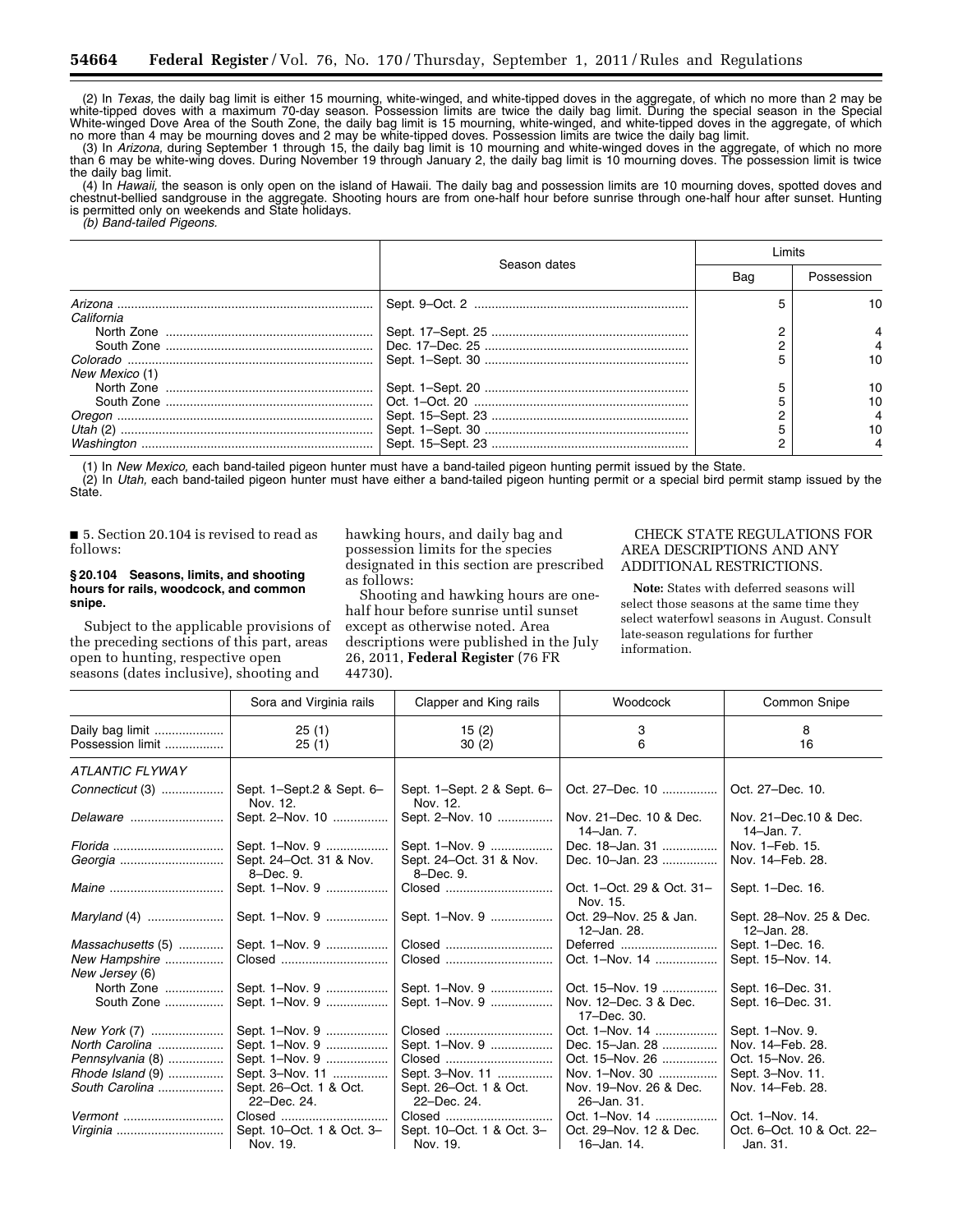|                           | Sora and Virginia rails  | Clapper and King rails   | Woodcock        | Common Snipe                         |
|---------------------------|--------------------------|--------------------------|-----------------|--------------------------------------|
| West Virginia             | Sept. 1-Nov. 5           | Closed                   | Oct. 15-Nov. 28 | Sept. 1-Dec. 10.                     |
| <b>MISSISSIPPI FLYWAY</b> |                          |                          |                 |                                      |
| Alabama (10)              | Nov. 25-Jan. 29          | Nov. 25-Jan. 29          | Dec. 18-Jan. 31 | Nov. 14-Feb. 28.                     |
| Arkansas                  | Sept. 10-Nov. 18         | Closed                   | Nov. 5-Dec. 19  | Nov. 1-Feb. 15.                      |
| <i>Illinois</i> (11)      | Sept. 3-Nov. 11          | Closed                   | Oct. 15-Nov. 28 | Sept. 3-Dec. 18.                     |
|                           | Sept. 1-Nov. 9           | Closed                   | Oct. 15-Nov. 28 | Sept. 1-Dec. 16.                     |
| lowa (13)                 | Sept. 3-Nov. 11          | Closed                   | Oct. 1–Nov. 14  | Sept. 3-Nov. 30.                     |
| Kentucky                  | Sept. 1-Nov. 9           | Closed                   | Nov. 1-Dec. 15  | Sept. 21-Oct. 30 & Nov.              |
|                           |                          |                          |                 | 24-Jan. 29.                          |
| Louisiana (14)            | Sept. 10-Sept. 25        | Sept. 10-Sept. 25        | Dec. 18-Jan. 31 | Deferred.                            |
| Michigan (15)             | Sept. 15-Nov. 14         | Closed                   | Sept. 24-Nov. 7 | Sept. 15-Nov. 14.                    |
| Minnesota                 | Sept. 1-Nov. 7           | Closed                   | Sept. 24-Nov. 7 | Sept. 1-Nov. 7.                      |
| Mississippi               | Sept. 25-Dec. 3          | Sept. 25-Dec. 3          | Dec. 9-Jan. 22  | Nov. 12-Feb. 26.                     |
| <i>Missouri</i>           | Sept. 1-Nov. 9           | Closed                   | Oct. 15–Nov. 28 | Sept. 1-Dec. 16.                     |
|                           | Sept. 1-Nov. 9           | Closed                   | Oct. 8-Nov. 21  | Sept. 1-Nov. 27 & Dec.<br>17-Jan. 4. |
| Tennessee                 | Deferred                 | Closed                   | Oct. 29-Dec. 12 | Nov. 15-Feb. 29.                     |
|                           | Deferred                 | Closed                   | Sept. 24-Nov. 7 | Deferred.                            |
| CENTRAL FLYWAY            |                          |                          |                 |                                      |
|                           | Sept. 1-Nov. 9           | Closed                   | Closed          | Sept. 1-Dec. 16.                     |
| Kansas                    | Sept. 1-Nov. 9           | Closed                   | Oct. 15-Nov. 28 | Sept. 1-Dec. 16.                     |
| <i>Montana</i>            | Closed                   | Closed                   | Closed          | Sept. 1-Dec. 16.                     |
| <i>Nebraska</i> (16)      | Sept. 1-Nov. 9           | Closed                   | Sept. 24-Nov. 7 | Sept. 1-Dec. 16.                     |
| New Mexico (16)           | Sept. 17-Nov. 25         | Closed                   | Closed          | Oct. 15-Jan. 29.                     |
| North Dakota              | Closed                   | Closed                   | Sept. 24-Nov. 7 | Sept. 17-Dec. 4.                     |
| Oklahoma                  | Sept. 1-Nov. 9           | Closed                   | Nov. 1–Dec. 15  | Oct. 1-Jan. 15.                      |
| South Dakota (17)         | Closed                   | Closed                   | Closed          | Sept. 1-Oct. 31.                     |
| Texas                     | Sept. 10-Sept. 25 & Nov. | Sept. 10-Sept. 25 & Nov. | Dec. 18-Jan. 31 | Nov. 5-Feb. 19.                      |
|                           | 5-Dec. 28.               | 5-Dec. 28.               |                 |                                      |
| Wyoming                   | Sept. 1-Nov. 9           | Closed                   | Closed          | Sept. 1-Dec. 16.                     |
| <b>PACIFIC FLYWAY</b>     |                          |                          |                 |                                      |
|                           | Closed                   | Closed                   | Closed          | Deferred.                            |
| California                | Closed                   | Closed                   | Closed          | Oct. 15-Jan. 29.                     |
|                           | Sept. 1-Nov. 9           | Closed                   | Closed          | Sept. 1-Dec. 16.                     |
| Idaho:                    |                          |                          |                 |                                      |
| Area 1                    | Closed                   | Closed                   | Closed          | Deferred.                            |
| Area 2                    | Closed                   | Closed                   | Closed          | Deferred.                            |
|                           | Closed                   | Closed                   | Closed          | Sept. 1-Dec. 16.                     |
|                           | Closed                   | Closed                   | Closed          | Deferred.                            |
| New Mexico (16)           | Sept. 17-Nov. 25         | Closed                   | Closed          | Oct. 15-Jan. 29.                     |
| Oregon                    | Closed                   | Closed                   | Closed          | Deferred.                            |
|                           | Closed                   | Closed                   | Closed          | Oct. 1-Jan. 14.                      |
| Washington                | Closed                   | Closed                   | Closed          | Deferred.                            |
| Wyoming                   | Sept. 1-Nov. 9           | Closed                   | Closed          | Sept. 1-Dec. 16.                     |

(1) The bag and possession limits for sora and Virginia rails apply singly or in the aggregate of these species.

(2) All bag and possession limits for clapper and king rails apply singly or in the aggregate of the two species and, unless otherwise specified, the limits are in addition to the limits on sora and Virginia rails in all States. In *Connecticut, Delaware, Maryland,* and *New Jersey,* the limits for clapper and king rails are 10 daily and 20 in possession. See also footnote (6) below.

(3) In *Connecticut,* the daily bag and possession limits may not contain more than 1 king rail. The common snipe daily bag and possession limits are 3 and 6, respectively.

(4) In *Maryland,* no more than 1 king rail may be taken per day.

(5) In *Massachusetts,* the sora rail limits are 5 daily and 5 in possession; the Virginia rail limits are 10 daily and 10 in possession.

(6) In *New Jersey,* the season for king rails is closed by State regulation.

(7) In *New York,* the rail daily bag and possession limits are 8 and 16, respectively. Seasons for sora and Virginia rails and common snipe are closed on Long Island.

(8) In *Pennsylvania,* the daily bag and possession limits for rails are 3 and 6, respectively.

(9) In *Rhode Island,* the sora and Virginia rails limits are 3 daily and 6 in possession, singly or in the aggregate; the clapper and king rail limits are 1 daily and 2 in possession, singly or in the aggregate; the common snipe limits are 5 daily and 10 in possession.

(10) In *Alabama,* the rail limits are 15 daily and 15 in possession, singly or in the aggregate.

(11) In *Illinois,* shooting hours are from sunrise to sunset.

(12) In *Indiana,* the sora rail limits are 25 daily and 25 in possession. The season on Virginia rails is closed.

(13) In *Iowa,* the limits for sora and Virginia rails are 12 daily and 24 in possession.

(14) Additional days occurring after September 30 will be published with the late season selections.

(15) In *Michigan,* the aggregate limits for sora and Virginia rails are 8 daily and 16 in possession.

(16) In *Nebraska* and *New Mexico,* the rail limits are 10 daily and 20 in possession.

(17) In *South Dakota,* the snipe limits are 5 daily and 15 in possession.

■ 6. Section 20.105 is revised to read as follows:

#### **§ 20.105 Seasons, limits, and shooting hours for waterfowl, coots, and gallinules.**

Subject to the applicable provisions of the preceding sections of this part, areas

open to hunting, respective open seasons (dates inclusive), shooting and hawking hours, and daily bag and possession limits for the species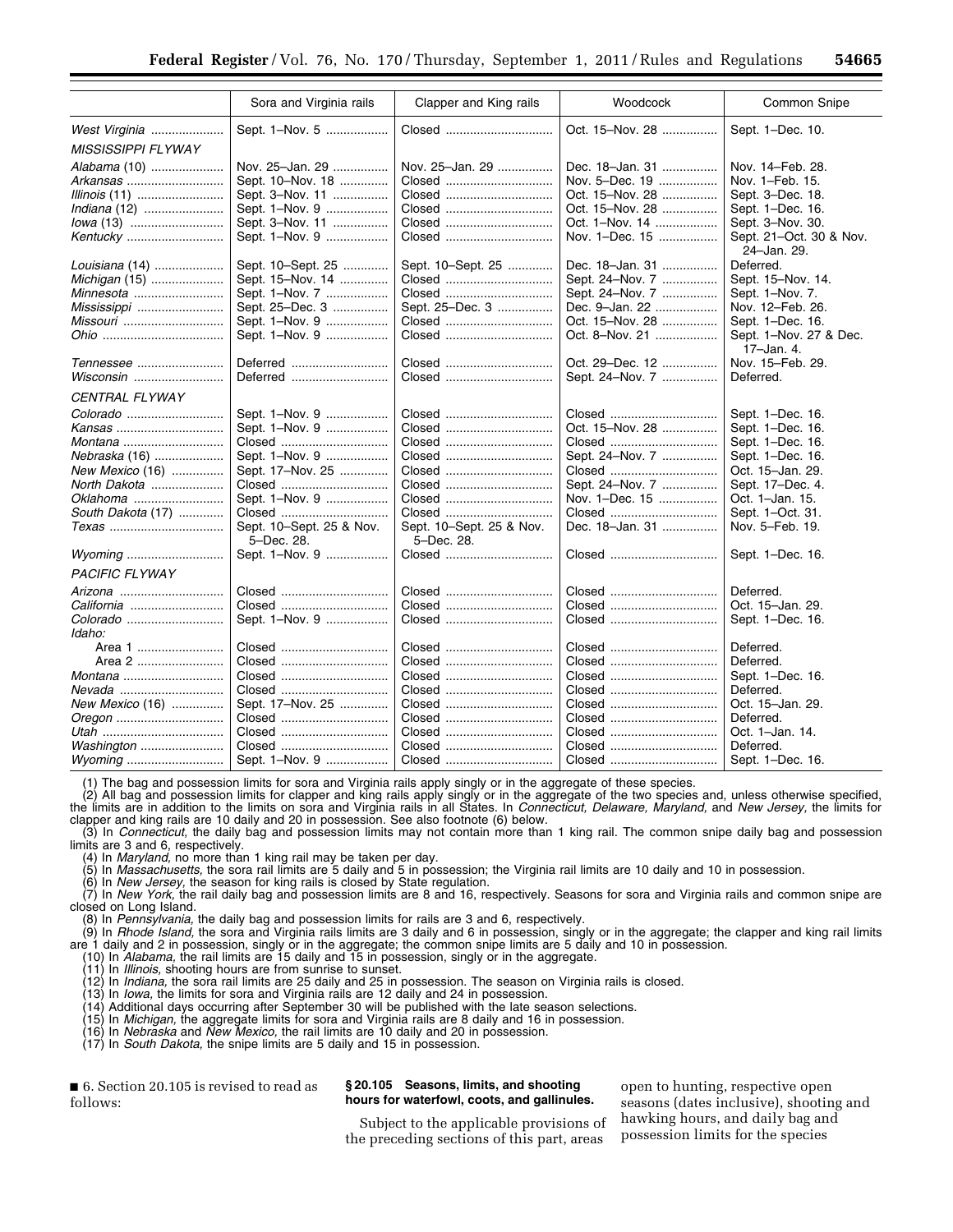designated in this section are prescribed as follows:

▀

Shooting and hawking hours are onehalf hour before sunrise until sunset, except as otherwise noted. Area descriptions were published in the

July 26, 2011, Federal Register (76 FR 44730).

CHECK STATE REGULATIONS FOR AREA DESCRIPTIONS AND ANY ADDITIONAL RESTRICTIONS.

Note: States with deferred seasons may select those seasons at the same time they

select waterfowl seasons in August. Consult late-seasons regulations for further information.

# (a) Common Moorhens and Purple **Gallinules**

|                           |              |          | Limits     |  |
|---------------------------|--------------|----------|------------|--|
|                           | Season dates | Bag      | Possession |  |
| <b>ATLANTIC FLYWAY</b>    |              |          |            |  |
|                           |              | 15       | 30         |  |
|                           |              | 15       | 30         |  |
|                           |              |          |            |  |
|                           |              | 10       | 20         |  |
| <b>New York</b>           |              |          |            |  |
|                           |              |          |            |  |
|                           |              |          | 16         |  |
|                           |              | 15       | 30         |  |
|                           |              | 3        |            |  |
|                           |              | 15       | 30         |  |
|                           |              | 15       | 30         |  |
|                           |              |          |            |  |
|                           |              |          |            |  |
| <b>MISSISSIPPI FLYWAY</b> |              |          |            |  |
|                           |              | 15       | 15         |  |
|                           |              | 15       | 30         |  |
|                           |              | 15       | 30         |  |
|                           |              | 15       | 30         |  |
|                           |              |          |            |  |
|                           |              |          |            |  |
|                           |              | 15       | 30         |  |
|                           |              | 15       | 30         |  |
|                           |              |          |            |  |
|                           |              |          |            |  |
| <b>CENTRAL FLYWAY</b>     |              |          |            |  |
| <b>New Mexico</b>         |              |          |            |  |
|                           |              |          | 2          |  |
|                           |              |          |            |  |
|                           |              |          | 30         |  |
|                           |              | 15<br>15 | 30         |  |
|                           |              | 15       | 30         |  |
| <b>PACIFIC FLYWAY</b>     |              |          |            |  |
|                           |              |          |            |  |
|                           |              |          |            |  |

(1) The season applies to common moorhens only.<br>(2) Additional days occurring after September 30 will be published with the late season selections.

# (b) Sea Ducks (Scoter, Eider, and Long-**Tailed Ducks in Atlantic Flyway)**

be scoters. Possession limits are twice Within the special sea duck areas, the the daily bag limit. These limits may be daily bag limit is 7 scoter, eider, and

long-tailed ducks, singly or in the in addition to regular duck bag limits aggregate, of which no more than 4 may only during the regular duck season in the special sea duck hunting areas.

|  | Season dates | Limits |            |
|--|--------------|--------|------------|
|  |              | Bag    | Possession |
|  |              |        | 10         |
|  |              |        | 14         |
|  |              |        |            |
|  |              |        |            |
|  |              |        |            |
|  |              |        |            |
|  |              |        | 14         |
|  |              |        | 14         |
|  |              |        | 14         |
|  |              |        |            |
|  |              |        | 10         |
|  |              |        |            |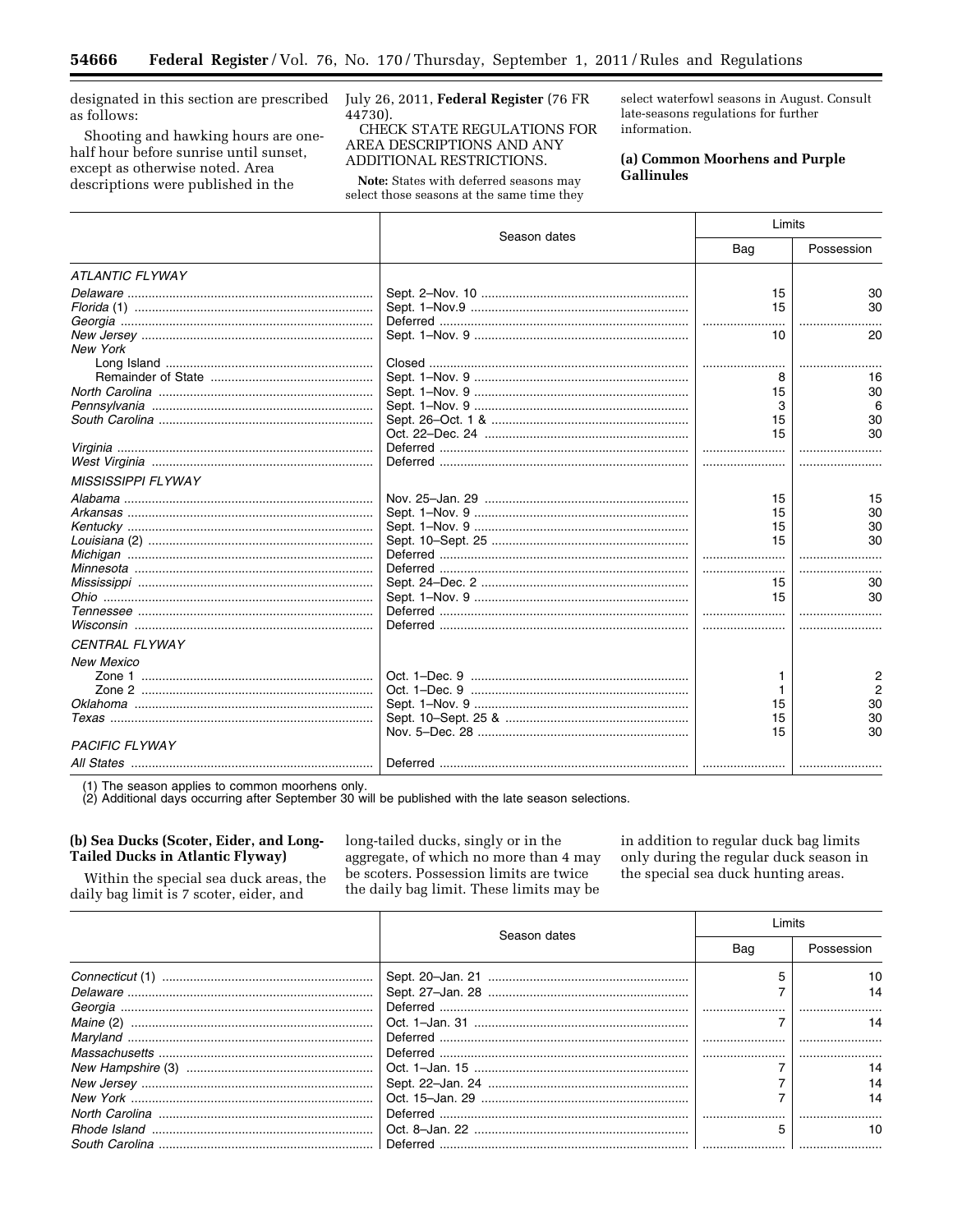|          | Season dates | Limits |            |
|----------|--------------|--------|------------|
|          |              | Bag    | Possession |
| Virginia | Deferred     |        |            |

NOTE: Notwithstanding the provisions of this Part 20, the shooting of crippled waterfowl from a motorboat under power will be permitted in *Maine*, *Massachusetts*, *New Hampshire*, *Rhode Island*, *Connecticut*, *New York*, *Delaware*, *Virginia* and *Maryland* in those areas described, delineated, and designated in their respective hunting regulations as special sea duck hunting areas.

(1) In *Connecticut,* the daily bag limit may include no more than 4 long-tailed ducks.

(2) In *Maine,* the daily bag limit for eiders is 4, and the possession limit is 8.

(3) In *New Hampshire,* the daily bag limit may include no more than 4 eiders or 4 long-tailed ducks.

#### **(c) Early (September) Duck Seasons.**

**Note:** Unless otherwise specified, the seasons listed below are for teal only.

|                           | Season dates | Limits |            |
|---------------------------|--------------|--------|------------|
|                           |              | Bag    | Possession |
| <b>ATLANTIC FLYWAY</b>    |              |        |            |
|                           |              | 4      | 8<br>8     |
|                           |              |        | 8<br>8     |
|                           |              |        | 8<br>8     |
|                           |              |        | 8          |
| <b>MISSISSIPPI FLYWAY</b> |              |        |            |
|                           |              | 4      | 8<br>8     |
|                           |              |        | 8<br>8     |
| Iowa(4)                   |              |        |            |
|                           |              |        | 8          |
|                           |              |        | 8          |
|                           |              |        | 8          |
|                           |              |        | 8          |
|                           |              |        | 8<br>8     |
| CENTRAL FLYWAY            |              |        |            |
| Kansas                    |              | 4      | 8          |
|                           |              | 4      | 8          |
| Nebraska (1)              |              |        | 8          |
|                           |              | 4      | 8          |
|                           |              |        | 8          |
|                           |              |        | 8          |
|                           |              |        | 8          |
| Texas                     |              |        |            |
|                           |              | 4      | 8          |
|                           |              |        |            |

(1) Area restrictions. See State regulations.

(2) In *Florida, Kentucky,* and *Tennessee,* the daily bag limit is 4 wood ducks and teal in the aggregate, of which no more than 2 may be wood ducks. The possession limit is twice the daily bag limit.

(3) Shooting hours are from sunrise to sunset.

(4) In *Iowa,* the September season is part of the regular season, and limits will conform to those set for the regular season.

# **(d) Special Early Canada Goose Seasons**

|                 | Season dates | Limits |            |
|-----------------|--------------|--------|------------|
|                 |              | Bag    | Possession |
| ATLANTIC FLYWAY |              |        |            |
| Connecticut (1) |              |        |            |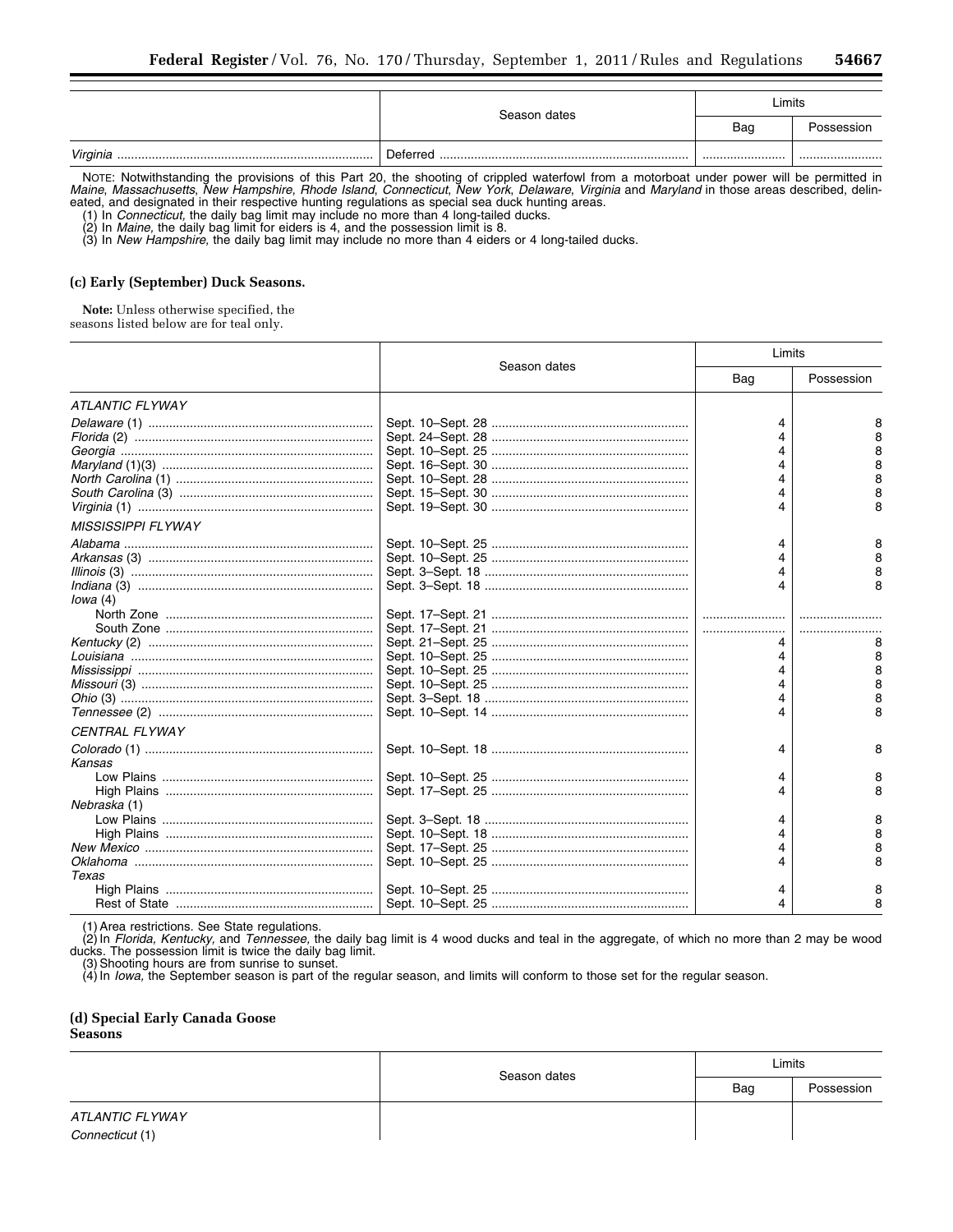٦

 $\equiv$ 

|                                      |              | Limits |            |
|--------------------------------------|--------------|--------|------------|
|                                      | Season dates | Bag    | Possession |
|                                      |              | 15     | 30         |
|                                      |              | 15     | 30         |
|                                      |              | 15     | 30         |
|                                      |              | 15     | 30         |
|                                      |              | 5      | 10         |
|                                      |              | 5      | 10         |
| Maine                                |              |        |            |
|                                      |              | 6      | 12         |
|                                      |              | 8      | 16         |
| Marvland (1)(2)                      |              |        |            |
|                                      |              | 8      | 16         |
|                                      |              | 8      | 16         |
| Massachusetts                        |              |        |            |
|                                      |              | 7      | 14         |
|                                      |              | 7      | 14         |
|                                      |              | 7      | 14         |
|                                      |              | 5      | 10         |
|                                      |              | 15     | 30         |
| <b>New York</b>                      |              |        |            |
|                                      |              | 5      | 10         |
|                                      |              | 8      | 16         |
|                                      |              | 8      | 16         |
|                                      |              | .      | 16         |
|                                      |              | 8      | 16         |
|                                      |              | 8      | 16         |
|                                      |              | 15     | 30         |
| Pennsylvania (1)                     |              |        |            |
|                                      |              | 3      | 6          |
|                                      |              | 8      | 16         |
|                                      |              | 15     | 30         |
| South Carolina                       |              |        |            |
|                                      |              | 15     | 30         |
| Vermont                              |              |        |            |
|                                      |              | 5      | 10         |
|                                      |              | 5      | 10         |
|                                      |              | 5      | 10         |
|                                      |              | 10     | 20         |
|                                      |              | 5      | 10         |
| <b>MISSISSIPPI FLYWAY</b>            |              |        |            |
|                                      |              |        |            |
|                                      |              | 5      | 10         |
|                                      |              | 5      | 10         |
| Illinois                             |              |        |            |
|                                      |              | 5      | 10         |
|                                      |              | 5      | 10         |
|                                      |              | 5      | 10         |
| lowa                                 |              |        |            |
| South Goose Zone:                    |              |        |            |
|                                      |              | 5      | 10         |
| Cedar Rapids/Iowa City Goose Zone    |              | 5      | 10         |
|                                      |              |        |            |
| North Goose Zone:                    |              |        |            |
|                                      |              | 5      | 10         |
|                                      |              | .      |            |
|                                      |              | 2      |            |
| Michigan                             |              |        |            |
|                                      |              | 5      | 10         |
| Lower Peninsula:                     |              |        |            |
| Huron, Saginaw, and Tuscola Counties |              | 5      | 10         |
|                                      |              | 5      | 10         |
|                                      |              | 5      | 10         |
|                                      |              | 5      | 10         |
|                                      |              | 4      | 8          |
|                                      |              | 5      | 10         |
|                                      |              | 5      | 10         |
| <b>CENTRAL FLYWAY</b>                |              |        |            |
|                                      |              |        |            |
| North Dakota                         |              |        |            |
|                                      |              | 8      | 16         |
|                                      |              | 8<br>8 | 16<br>16   |
|                                      |              |        |            |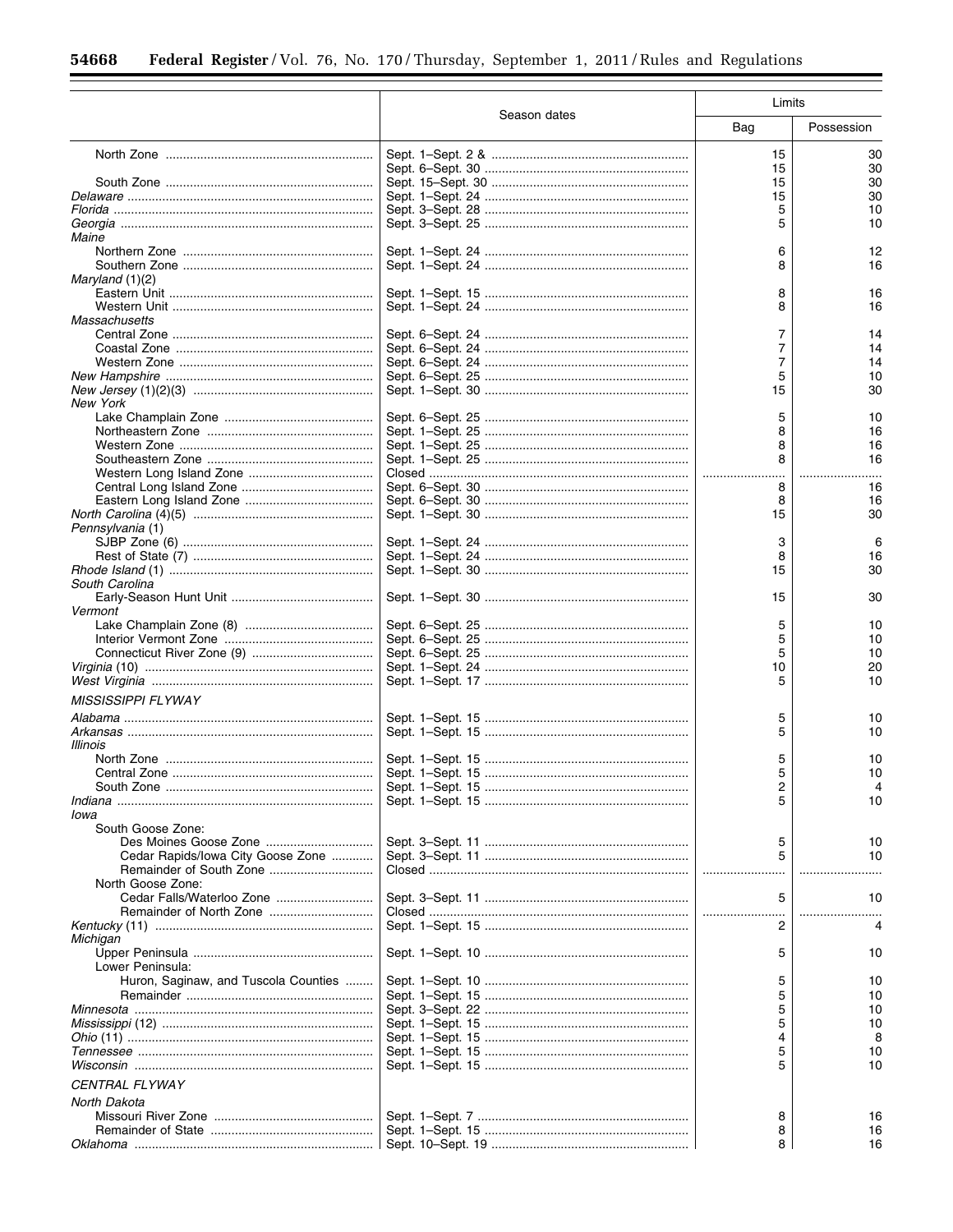|                       |              | Limits |            |
|-----------------------|--------------|--------|------------|
|                       | Season dates | Bag    | Possession |
| Texas                 |              |        | 16         |
|                       |              |        | 10         |
| <b>PACIFIC FLYWAY</b> |              |        |            |
| Oregon                |              |        | 8          |
|                       |              |        | 10         |
|                       |              |        | 10         |
|                       |              |        | 10         |
| Washington            |              |        |            |
|                       |              |        | 10         |
|                       |              |        |            |
|                       |              |        |            |
|                       |              |        |            |
|                       |              |        |            |

(1) Shooting hours are one-half hour before sunrise to one-half hour after sunset.

(2) The use of shotguns capable of holding more than 3 shotshells is allowed.

(3) The use of electronic calls is allowed.

(4) In *North Carolina,* the use of unplugged guns and electronic calls is allowed in that area west of U.S. Highway 17 only.

(5) In *North Carolina,* shooting hours are one-half hour before sunrise to one-half hour after sunset in that area west of U.S. Highway 17 only. (6) In *Pennsylvania,* in the area south of SR 198 from the Ohio state line to intersection of SR 18, SR 18 south to SR 618, SR 618 south to U.S. Route 6, U.S. Route 6 east to U.S. Route 322/SR 18, U.S. Route 322/SR 18 west to intersection of SR 3013, SR 3013 south to the Crawford/Mercer County line, not including the Pymatuning State Park Reservoir and an area to extend 100 yards inland from the shoreline of the reservoir, excluding the area east of SR 3011 (Hartstown Road), the daily bag limit is one goose. The season is closed on State Game Lands 214.

(7) In *Pennsylvania,* in the area of Lancaster and Lebanon Counties north of the Pennsylvania Turnpike, east of SR 501 to SR 419, south of SR 419 to the Lebanon-Berks County line, west of the Lebanon-Berks County line and the Lancaster-Berks County line to SR 1053, west of SR 1053 to the Pennsylvania Turnpike I–76, the daily bag limit is 1 goose with a possession limit of 2 geese. On State Game Lands No. 46 (Middle Creek Wildlife Mgmt Area), the season is closed.

(8) In *Vermont,* in Addison County north of Route 125, the daily bag and possession limit is 2 and 4, respectively.

(9) In *Vermont,* the season in the Connecticut River Zone is the same as the New Hampshire Inland Zone season, set by New Hampshire.

(10) In *Virginia,* shooting hours are one-half hour before sunrise to one-half hour after sunset from September 1 to September 17, and one-half hour before sunrise to sunset from September 19 to September 24 in the area east of I–95 where the September teal season is open. Shooting hours are one-half hour before sunrise to one-half hour after sunset from September 1 to September 24 in the area west of I-95.

11) See State regulations for additional information and restrictions.

(12) In *Mississippi,* the season is closed on Roebuck Lake in Leflore County.

(13) In *Oregon,* the season is closed in the Southcoast Zone and the Klamath County Zone.

#### **(e) Regular Goose Seasons**

**Note:** Bag and possession limits will conform to those set for the regular season.

|                           |         | Season dates                                                         |
|---------------------------|---------|----------------------------------------------------------------------|
| <b>MISSISSIPPI FLYWAY</b> |         |                                                                      |
|                           | Canada: | Sept. 17-Oct. 31.<br>Deferred.<br>Deferred<br>Deferred.<br>Deferred. |
| Wisconsin                 |         | Sept. 16-Sept. 30.<br>Sept. 16-Sept. 30.                             |

(1) In *Michigan,* season dates for the Muskegon Wastewater, Saginaw County, Allegan County, and Tuscola/Huron Goose Management Units in the South Zone will be established in the late-season regulatory process.

(f) *Youth Waterfowl Hunting Days*  The following seasons are open only to youth hunters. Youth hunters must be accompanied into the field by an adult at least 18 years of age. This adult cannot duck hunt but may participate in other open seasons.

*Definitions* 

*Youth Hunters:* Includes youths 15 years of age or younger.

*The Atlantic Flyway:* Includes Connecticut, Delaware, Florida, Georgia,

Maine, Maryland, Massachusetts, New Hampshire, New Jersey, New York, North Carolina, Pennsylvania, Rhode Island, South Carolina, Vermont, Virginia, and West Virginia.

*The Mississippi Flyway:* Includes Alabama, Arkansas, Illinois, Indiana, Iowa, Kentucky, Louisiana, Michigan, Minnesota, Mississippi, Missouri, Ohio, Tennessee, and Wisconsin.

*The Central Flyway:* Includes Colorado (east of the Continental Divide), Kansas, Montana (Blaine, Carbon, Fergus, Judith Basin, Stillwater, Sweetgrass, Wheatland, and all counties east thereof), Nebraska, New Mexico (east of the Continental Divide except that the Jicarilla Apache Indian Reservation is in the Pacific Flyway), North Dakota, Oklahoma, South Dakota,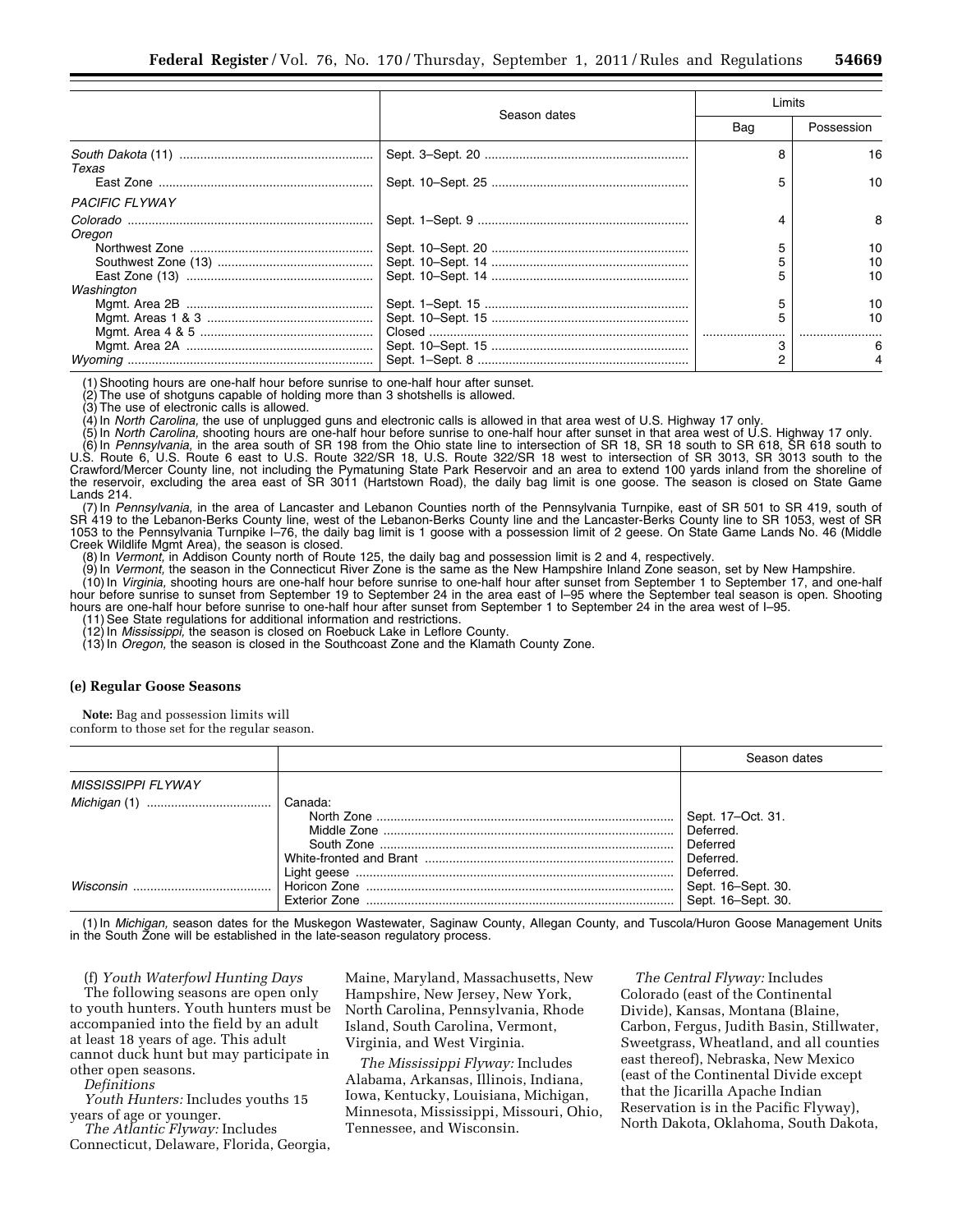Texas, and Wyoming (east of the

-

Continental Divide).<br>The Pacific Flyway: Includes Arizona, California, Colorado (west of the Continental Divide), Idaho, Montana (including and to the west of Hill, Chouteau, Cascade, Meagher, and Park

Counties), Nevada, New Mexico (the Jicarilla Apache Indian Reservation and west of the Continental Divide), Oregon, Utah, Washington, and Wyoming (west of the Continental Divide including the Great Divide Basin).

Note: Bag and possession limits will conform to those set for the regular season unless there is a special season already open (e.g., September Canada goose season), in which case, that season's daily bag limit will prevail.

|                           |                                                                  | Season dates       |
|---------------------------|------------------------------------------------------------------|--------------------|
| <b>ATLANTIC FLYWAY</b>    |                                                                  |                    |
|                           |                                                                  | Deferred.          |
|                           |                                                                  | Oct. 15 & Dec. 3.  |
|                           |                                                                  | Deferred.          |
|                           | Ducks, geese, mergansers, coots, moorhens, and gallinules        | Nov. 12 & 13.      |
|                           |                                                                  |                    |
|                           | Ducks, geese, mergansers, and coots                              |                    |
|                           |                                                                  | Sept. 17.          |
|                           |                                                                  | Sept. 24 & Nov. 5. |
|                           |                                                                  | Deferred.          |
|                           |                                                                  | Deferred.          |
|                           |                                                                  | Sept. 24 & 25.     |
|                           |                                                                  | Deferred.          |
|                           | Ducks, mergansers, coots, brant, and Canada geese                |                    |
|                           |                                                                  | Nov. 12 & 13.      |
|                           |                                                                  |                    |
|                           |                                                                  | Sept. 24 & 25.     |
|                           |                                                                  | Sept. 17 & 18.     |
|                           |                                                                  | Sept. 17 & 18.     |
|                           |                                                                  | Oct. 8 & 9.        |
|                           |                                                                  | Deferred.          |
|                           | Ducks, mergansers, Canada geese, coots, and moorhens             | Sept. 17 & 24.     |
|                           |                                                                  | Oct. 22 & 23.      |
| South Carolina            |                                                                  | Deferred.          |
|                           |                                                                  |                    |
|                           |                                                                  | Sept. 24 & 25.     |
|                           |                                                                  | Deferred.          |
|                           | Ducks, geese, mergansers, coots, moorhens, and gallinules        | Sept. 24 & Nov. 5. |
| <b>MISSISSIPPI FLYWAY</b> |                                                                  |                    |
|                           |                                                                  |                    |
|                           | Ducks, mergansers, coots, geese, moorhens, and gallinules        | Feb. 11 & 12.      |
|                           |                                                                  | Deferred.          |
| Illinois ………………………………………  |                                                                  | Deferred.          |
|                           |                                                                  | Deferred.          |
|                           |                                                                  | Deferred.          |
|                           |                                                                  | Deferred.          |
|                           |                                                                  |                    |
|                           |                                                                  | Deferred.          |
|                           | Ducks, geese, mergansers, coots, moorhens, and gallinules        | Sept. 17 & 18.     |
|                           | Ducks, geese, mergansers, coots, moorhens, and gallinules        | Sept. 17.          |
|                           |                                                                  | Deferred.          |
|                           |                                                                  | Deferred.          |
|                           |                                                                  | Deferred.          |
|                           |                                                                  | Deferred.          |
|                           | Ducks, geese, mergansers, coots, moorhens, and gallinules        | Sept. 17 & 18.     |
|                           |                                                                  |                    |
| <b>CENTRAL FLYWAY</b>     |                                                                  |                    |
|                           | Ducks, dark geese, mergansers, and coots                         |                    |
|                           |                                                                  | Sept. 24 & 25.     |
|                           |                                                                  |                    |
|                           |                                                                  | Sept. 24 & 25.     |
|                           |                                                                  | Oct. 22 & 23.      |
|                           |                                                                  | Deferred.          |
|                           |                                                                  | Sept. 24 & 25.     |
|                           |                                                                  | Oct. 1 & 2.        |
|                           | Ducks, mergansers, coots, and moorhens                           |                    |
|                           |                                                                  | Oct. 1 & 2.        |
|                           |                                                                  | Oct. 15 & 16.      |
|                           |                                                                  |                    |
|                           |                                                                  | Sept. 17 & 18.     |
|                           |                                                                  | Deferred.          |
| South Dakota (6)          |                                                                  | Sept. 17 & 18.     |
|                           |                                                                  | Deferred.          |
|                           | Ducks, geese, mergansers, and coots                              |                    |
|                           |                                                                  | Sept. 24 & 25.     |
|                           |                                                                  | Sept. 17 & 18.     |
|                           |                                                                  |                    |
| <b>PACIFIC FLYWAY</b>     |                                                                  |                    |
|                           |                                                                  | Deferred.          |
|                           | Ducks, geese, mergansers, coots, moorhens, gallinules, and brant |                    |
|                           |                                                                  |                    |
|                           |                                                                  | Sept. 24 & 24.     |
|                           |                                                                  | Deferred.          |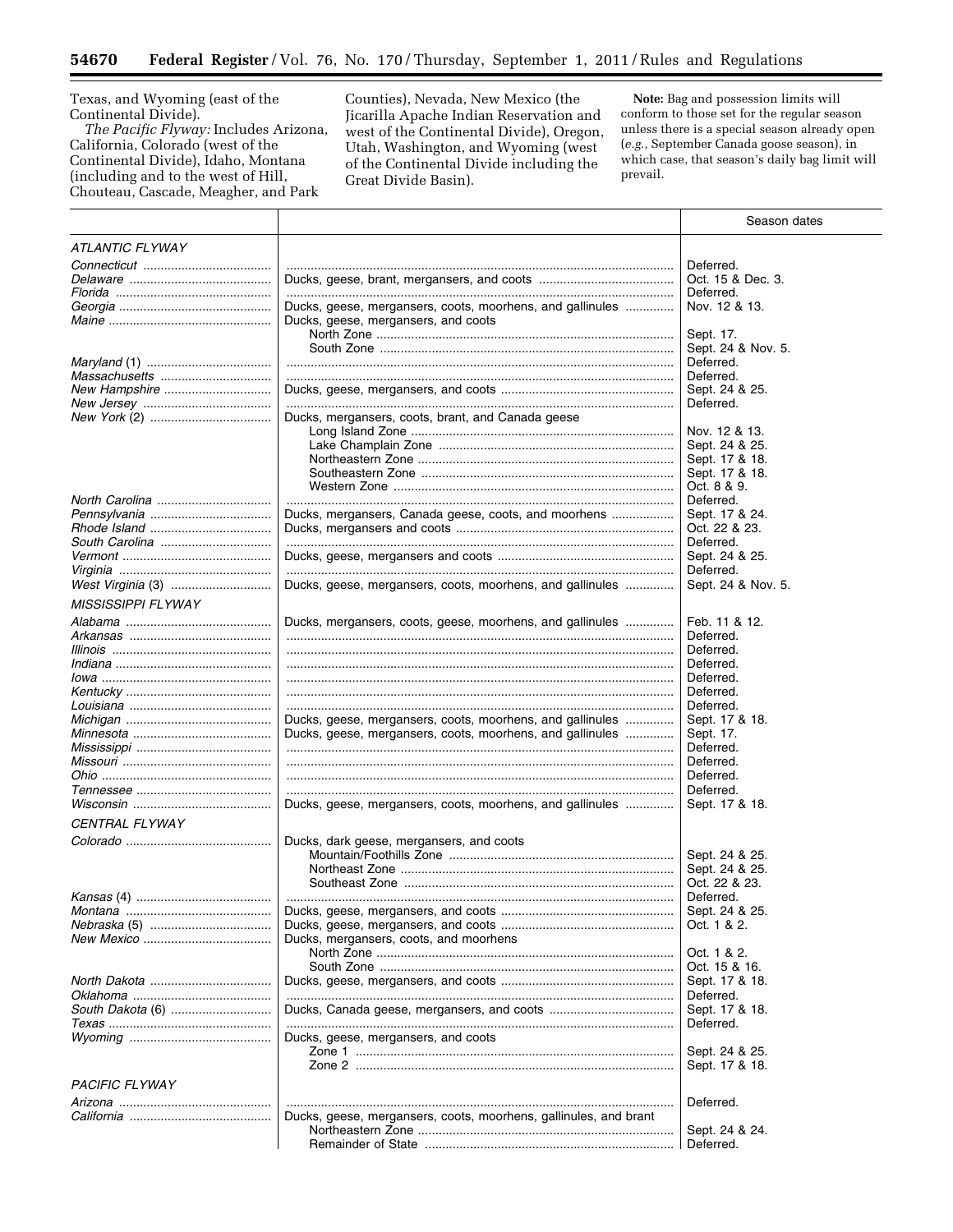|                                                                  | Season dates                                                   |
|------------------------------------------------------------------|----------------------------------------------------------------|
| Ducks, Canada geese, mergansers, coots, moorhens, and gallinules | Oct. 15 & 16.<br>Sept. 24 & 25.<br>Sept. 24 & 25.<br>Deferred. |
| Ducks, geese, mergansers, coots, moorhens, and gallinules        | Oct. 1 & 2.<br>Sept. 24 & 25.<br>Sept. 17.<br>Sept. 24 & 25.   |

(1) In *Maryland,* the accompanying adult must be at least 21 years of age and possess a valid Maryland hunting license (or be exempt from the license requirement). This accompanying adult may not shoot or possess a firearm.

(2) In *New York,* the daily bag limit for Canada geese is 2.

(3) In *West Virginia,* the accompanying adult must be at least 21 years of age.

(4) In *Kansas,* the adult accompanying the youth must possess any licenses and/or stamps required by law for that individual to hunt waterfowl.

(5) In *Nebraska,* see State regulations for additional information on the daily bag limit.

(6) In *South Dakota,* the limit for Canada geese is 3, except in areas where the Special Early Canada goose season is open. In those areas, the limit is the same as for that special season.

(7) In *Oregon,* the goose season is closed for the youth hunt in the Northwest Special Permit Goose Zone and the Northwest General Zone.

■ 7. Section 20.106 is revised to read as follows:

#### **§ 20.106 Seasons, limits, and shooting hours for sandhill cranes.**

Subject to the applicable provisions of the preceding sections of this part, areas open to hunting, respective open seasons (dates inclusive), shooting and hawking hours, and daily bag and possession limits on the species designated in this section are as follows:

Shooting and hawking hours are onehalf hour before sunrise until sunset, except as otherwise noted. Area

descriptions were published in the July 26, 2011, **Federal Register** (76 FR 44730).

Federally authorized, State-issued permits are issued to individuals, and only the individual whose name and address appears on the permit at the time of issuance is authorized to take sandhill cranes at the level allowed by the permit, in accordance with provisions of both Federal and State regulations governing the hunting season. The permit must be carried by the permittee when exercising its provisions and must be presented to any

law enforcement officer upon request. The permit is not transferable or assignable to another individual, and may not be sold, bartered, traded, or otherwise provided to another person. If the permit is altered or defaced in any way, the permit becomes invalid.

CHECK STATE REGULATIONS FOR AREA DESCRIPTIONS AND ANY ADDITIONAL RESTRICTIONS.

**Note:** States with deferred seasons may select those seasons at the same time they select waterfowl seasons in August. Consult late-season regulations for further information.

|                                      | Season dates | Limits       |                            |
|--------------------------------------|--------------|--------------|----------------------------|
|                                      |              | Bag          | Possession                 |
| <b>MISSISSIPPI FLYWAY</b>            |              |              |                            |
| Minnesota (1)                        | Deferred.    |              | 4                          |
| <b>CENTRAL FLYWAY</b>                |              |              |                            |
| Montana                              |              | 3            | 6<br>6                     |
|                                      |              |              | 6                          |
|                                      |              | 2 per season |                            |
| <b>New Mexico</b>                    |              |              |                            |
| Middle Rio Grande Valley Area (4)(5) |              | $3$<br>3     | 6<br>6<br>6<br>6<br>6<br>6 |
|                                      |              |              | 6<br>6                     |
| North Dakota (1)                     |              |              | 6<br>6                     |
|                                      | Deferred.    |              | 4<br>6                     |
| Wyoming                              |              |              | 6                          |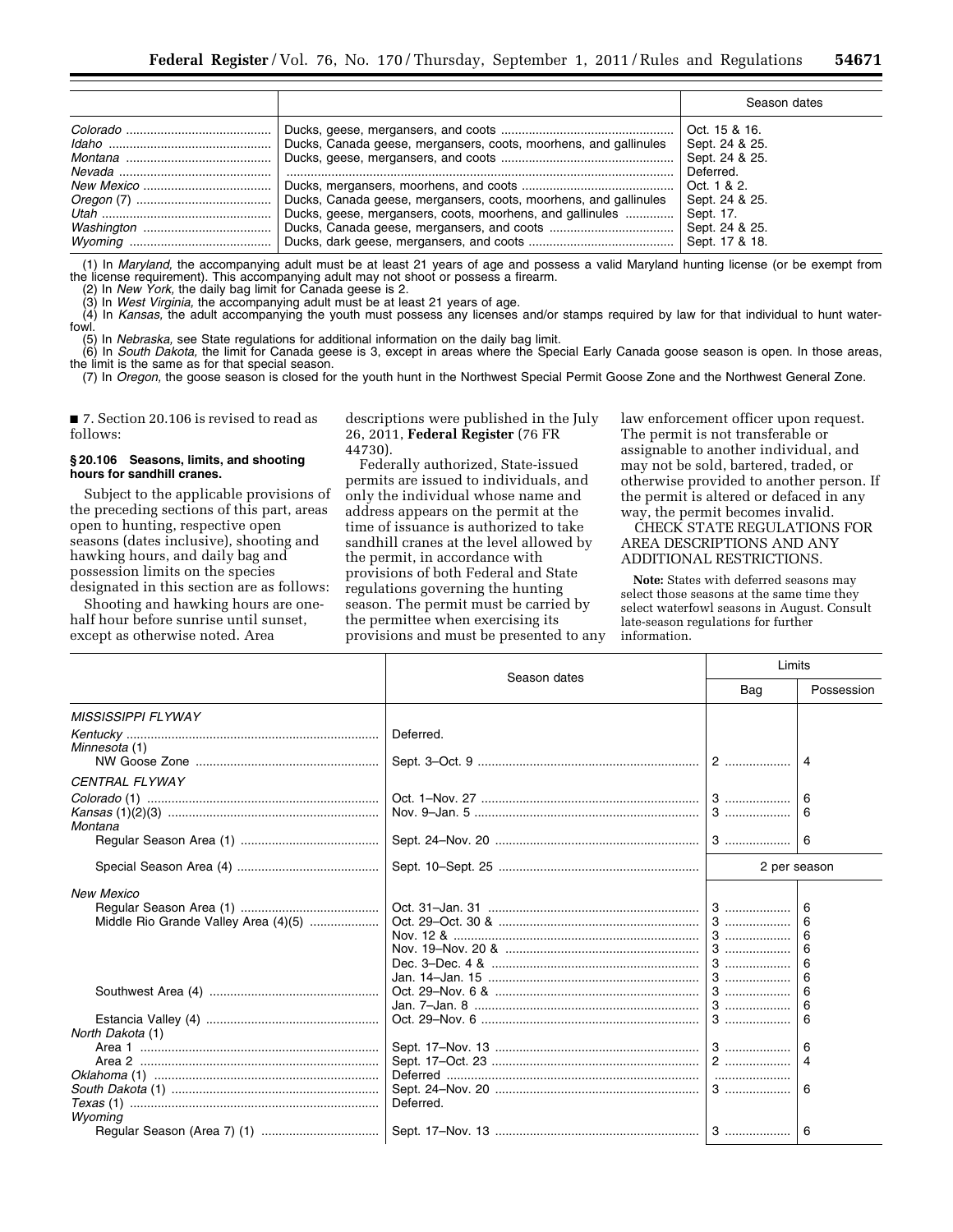|                                                                          |              | Limits |                                                                                              |
|--------------------------------------------------------------------------|--------------|--------|----------------------------------------------------------------------------------------------|
|                                                                          | Season dates | Bag    | Possession                                                                                   |
| Big Horn, Hot Springs, Park, and Washakie Coun-<br>ties (Area $6$ ) (4). |              |        | 1 per season<br>1 per season                                                                 |
| <b>PACIFIC FLYWAY</b>                                                    |              |        |                                                                                              |
| Arizona (4)                                                              |              |        |                                                                                              |
|                                                                          |              |        | 3 per season<br>3 per season<br>3 per season<br>3 per season<br>3 per season<br>3 per season |
| Idaho (4)                                                                | Closed.      |        |                                                                                              |
|                                                                          |              | 3<br>3 | 9 per season<br>9 per season                                                                 |
| Montana                                                                  |              |        |                                                                                              |
|                                                                          |              |        | 2 per season                                                                                 |
| Utah $(4)$                                                               |              |        |                                                                                              |
|                                                                          |              |        | 1 per season<br>1 per season<br>1 per season<br>1 per season                                 |
| Wyoming (4)                                                              |              |        |                                                                                              |
|                                                                          |              |        | 1 per season<br>1 per season<br>1 per season<br>1 per season                                 |

(1) Each person participating in the regular sandhill crane seasons must have a valid sandhill crane hunting permit and/or a State-issued Harvest Information Survey Program (HIP) certification for game bird hunting in their possession while hunting.

(2) In *Kansas,* shooting hours are from one-half hour after sunrise until 2 p.m through November 30, and from sunrise until 2 p.m. December 1 through the close of the season.

(3) In *Kansas,* each person desiring to hunt sandhill cranes in Kansas is required to pass an annual, on-line sandhill crane identification examination.

(4) Hunting is by State permit only. See State regulations for further information.

(5) In *New Mexico,* in the Middle Rio Grande Valley Area, the season is only open for youth hunters on November 12. See State regulations for further details.

■ 8. Section 20.109 is revised to read as follows:

# **§ 20.109 Extended seasons, limits, and hours for taking migratory game birds by falconry.**

Subject to the applicable provisions of the preceding sections of this part, areas open to hunting, respective open seasons (dates inclusive), hawking hours, and daily bag and possession limits for the species designated in this section are prescribed as follows:

Hawking hours are one-half hour before sunrise until sunset except as otherwise noted. Area descriptions were published in the July 26, 2011, **Federal Register** (76 FR 44730). For those

extended seasons for ducks, mergansers, and coots, area descriptions were published in an August 26, 2011, **Federal Register** and will be published again in a late-September 2011, **Federal Register**.

CHECK STATE REGULATIONS FOR AREA DESCRIPTIONS AND ANY ADDITIONAL RESTRICTIONS.

Daily bag limit—3 migratory birds, singly or in the aggregate.

Possession limit—6 migratory birds, singly or in the aggregate.

These limits apply to falconry during both regular hunting seasons and extended falconry seasons—unless further restricted by State regulations.

The falconry bag and possession limits are not in addition to regular season limits. Unless otherwise specified, extended falconry for ducks does not include sea ducks within the special sea duck areas. Only extended falconry seasons are shown below. Many States permit falconry during the gun seasons. Please consult State regulations for details.

For ducks, mergansers, coots, geese, and some moorhen seasons; additional season days occurring after September 30 will be published with the lateseason selections. Some States have deferred selections. Consult late-season regulations for further information.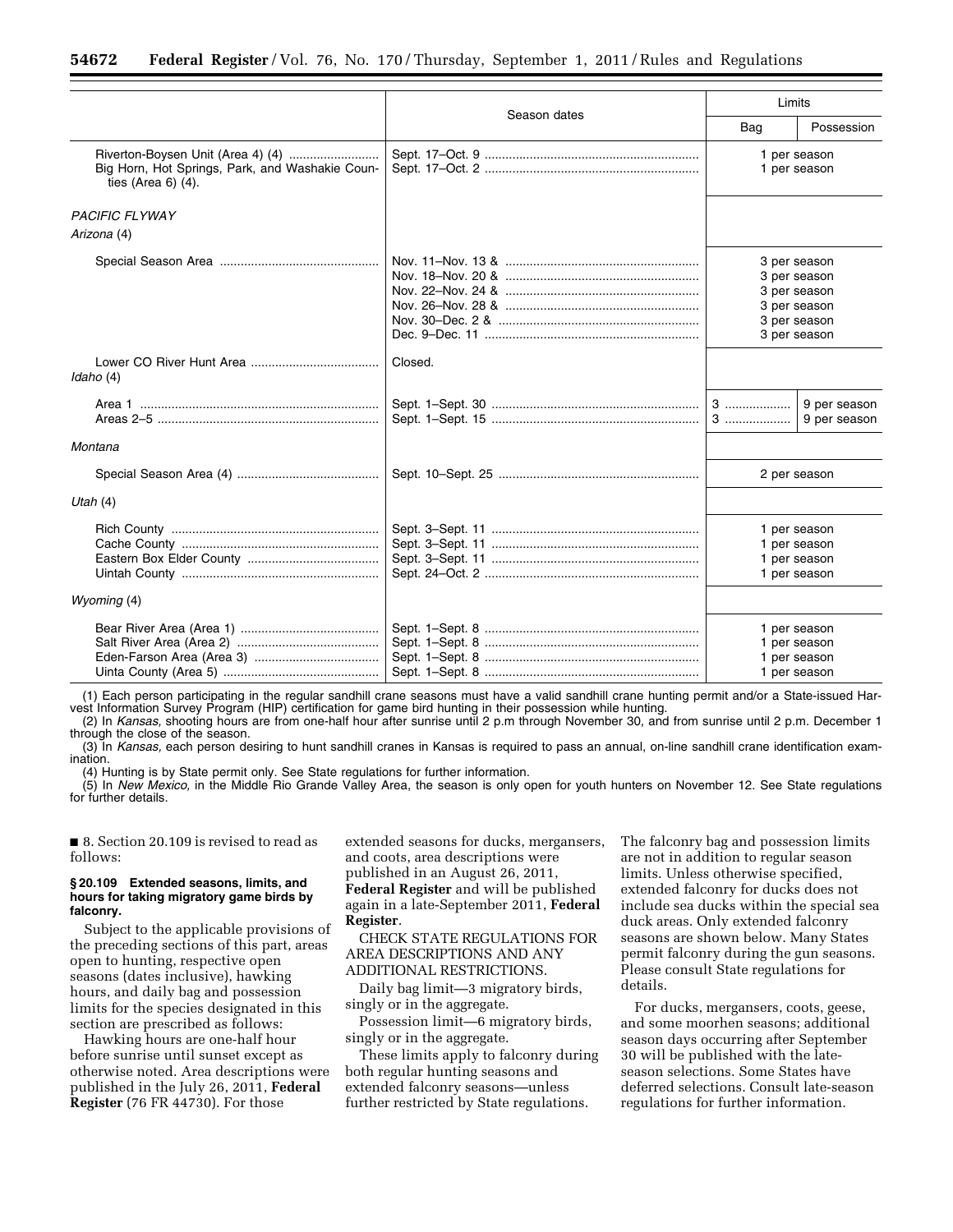|                           |                                    | Extended falconry dates                                             |
|---------------------------|------------------------------------|---------------------------------------------------------------------|
| <b>ATLANTIC FLYWAY</b>    |                                    |                                                                     |
|                           |                                    | Oct. 3-Oct. 14 & Jan. 16-Feb. 9.                                    |
|                           |                                    | Nov. 11-Dec. 17.                                                    |
|                           |                                    | Oct. 1-Oct. 7 & Jan. 16-Mar. 10.                                    |
|                           |                                    | Oct. 25-Nov. 11 & Nov. 28-Dec. 9                                    |
|                           |                                    | & Jan. 9-Jan. 15.                                                   |
|                           |                                    | Nov. 10–Dec. 16.<br>Nov. 24-Dec. 17 & Feb. 1-Mar. 9.                |
|                           |                                    | Nov. 10-Dec. 14.                                                    |
|                           |                                    | Nov. 28-Dec. 9 & Jan. 30-Feb.                                       |
|                           |                                    | 10.                                                                 |
|                           |                                    | Oct. 9-Oct. 31 & Jan. 8-Jan. 18                                     |
|                           |                                    | Nov. 11-Dec. 14.                                                    |
|                           |                                    | Oct. 1-Oct. 28 & Feb. 9-Mar. 10.<br>Oct. 15-Nov. 19.                |
|                           |                                    | Nov. 19–Dec. 24.                                                    |
|                           |                                    | Nov. 7-Dec. 10 & Jan. 30-Feb.                                       |
|                           |                                    | 25.                                                                 |
|                           |                                    | Oct. 3-Oct. 28 &Nov. 28-Dec. 8.                                     |
|                           |                                    | Nov. 10–Dec. 16.                                                    |
|                           |                                    | Sept. 1-Oct. 14 & Nov. 28-Dec.                                      |
|                           |                                    | 16.<br>Nov. 10-Dec. 16.                                             |
|                           |                                    | Oct. 11-Oct. 24 & Dec. 20-Dec.                                      |
|                           |                                    | 25 & Jan. 15-Jan. 31.                                               |
|                           |                                    | Oct. 17-Oct. 28 & Nov. 13-Dec.                                      |
|                           |                                    | 15 & Jan. 15-Jan. 31.                                               |
|                           |                                    | Oct. 2 & Nov. 20-Dec. 25.                                           |
| <b>MISSISSIPPI FLYWAY</b> |                                    |                                                                     |
|                           |                                    | Nov. 1-Nov. 4 & Nov. 14-Dec. 16.                                    |
|                           |                                    | Sept. 1–Sept. 2 & Nov. 12–Dec.                                      |
|                           |                                    | 16.                                                                 |
|                           |                                    | Sept. 1-Oct. 14 & Nov. 29-Dec.                                      |
|                           |                                    | 16.                                                                 |
|                           |                                    | Oct. 17-Nov. 3 & Jan. 1-Jan. 19.<br>Sept. 20–Oct. 14 & Nov. 29–Jan. |
|                           |                                    | 4.                                                                  |
|                           | Ducks, mergansers, and coots (1).  |                                                                     |
|                           |                                    | Sept. 27–Sept. 30.                                                  |
|                           |                                    | Sept. 19-Oct. 4.                                                    |
|                           |                                    | Oct. 27-Dec. 16 & Feb. 1-Feb.<br>11.                                |
|                           |                                    | Sept. 1-Sept. 23 & Nov. 8-Dec.                                      |
|                           |                                    | 16.                                                                 |
|                           |                                    | Nov. 8-Dec. 16.                                                     |
|                           |                                    | Nov. 10–Dec. 16.                                                    |
|                           |                                    | Sept. 10–Sept. 25.                                                  |
|                           |                                    | Sept. 1-Sept. 18.                                                   |
|                           |                                    | Sept. 27–Oct. 7 & Oct. 24–Nov.<br>18.                               |
|                           |                                    | Sept. 15-Oct. 20.                                                   |
|                           |                                    | Sept. 1-Sept. 23.                                                   |
|                           |                                    | Sept. 1-Sept. 23.                                                   |
|                           |                                    | Sept. 17-Sept. 18.                                                  |
| <i>CENTRAL FLYWAY</i>     |                                    |                                                                     |
|                           |                                    | Sept. 21-Sept. 30.                                                  |
|                           | Ducks, mergansers, and coots.      |                                                                     |
| High Plains               |                                    | Sept. 10–Sept. 18 & Oct. 1–Oct.                                     |
|                           |                                    | 2.                                                                  |
| Low Plains                | Doves.                             | Sept. 1-Sept. 30.                                                   |
| North Zone                |                                    | Nov. 10-Nov. 12 & Nov. 28-Dec.                                      |
|                           |                                    | 31.                                                                 |
| South Zone                |                                    | Oct. 10–Nov. 12 & Nov. 28–Nov.                                      |
|                           |                                    | 30.                                                                 |
|                           | Band-tailed pigeons.               |                                                                     |
| North Zone                |                                    | Sept. 21–Dec. 16.                                                   |
| South Zone                |                                    | Oct. 21-Jan. 15.                                                    |
|                           | Ducks and coots<br>Sandhill cranes | Sept. 17-Sept. 25.<br>Oct. 17-Oct. 30.                              |
| Regular Season Area       |                                    | Oct. 17-Oct. 30.                                                    |
| Estancia Valley Area      |                                    | Nov. 7-Dec. 27.                                                     |
|                           |                                    | Dec. 10-Jan. 15.                                                    |
|                           |                                    | Nov. 26-Jan. 1.                                                     |